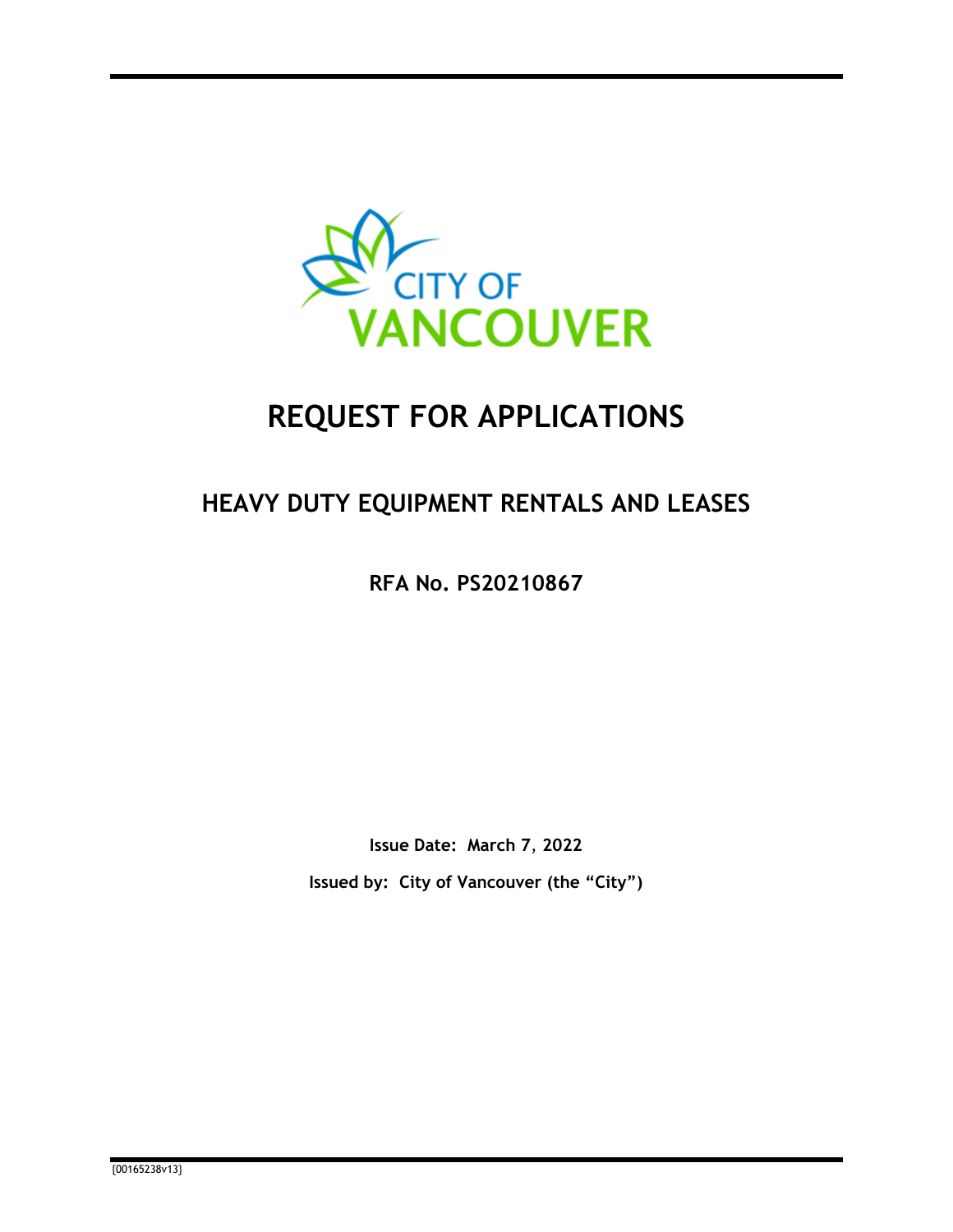## REQUEST FOR APPLICATIONS NO. PS20210867<br>HEAVY DUTY EQUIPMENT RENTALS AND LEASES TABLE OF CONTENTS

## TABLE OF CONTENTS

| 1.0                                                              |  |
|------------------------------------------------------------------|--|
| 2.0                                                              |  |
| 3.0                                                              |  |
| 4.0                                                              |  |
| 5.0                                                              |  |
| 6.0                                                              |  |
| 7.0                                                              |  |
| 8.0                                                              |  |
| 9.0                                                              |  |
| 10.0                                                             |  |
| 11.0                                                             |  |
| 12.0                                                             |  |
|                                                                  |  |
|                                                                  |  |
|                                                                  |  |
|                                                                  |  |
| 1.0                                                              |  |
|                                                                  |  |
|                                                                  |  |
|                                                                  |  |
|                                                                  |  |
|                                                                  |  |
|                                                                  |  |
|                                                                  |  |
|                                                                  |  |
| APPENDIX 6 DECLARATION OF SUPPLIER CODE OF CONDUCT COMPLIANCE 19 |  |
|                                                                  |  |
|                                                                  |  |
|                                                                  |  |
|                                                                  |  |
|                                                                  |  |
|                                                                  |  |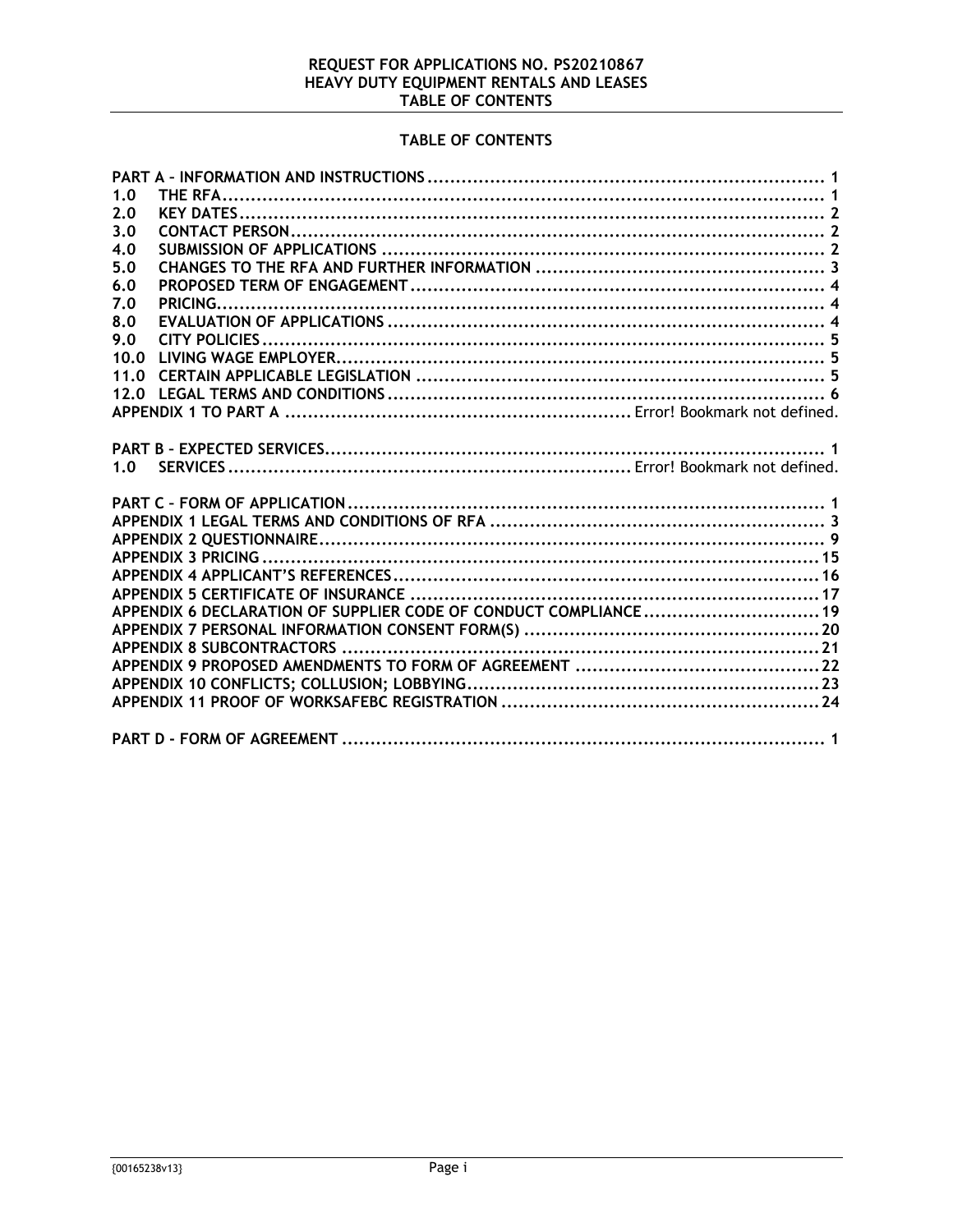#### **SUMMARY**

This Request for Application (the "RFA") provides an opportunity to submit applications for review by the City and, depending on the City's evaluation of such application, among other factors, to potentially negotiate with the City to enter into a standing contract under which they may rent or lease a variety of heavy duty equipment to be provided to the City during a period of three years.

### <span id="page-2-0"></span>**PART A – INFORMATION AND INSTRUCTIONS**

#### <span id="page-2-1"></span>**1.0 THE RFA**

- 1.1 Except where expressly stated otherwise in [Appendix 1](#page-11-0) to [Part C](#page-9-0) of the RFA: (i) no part of the RFA consists of an offer by the City to enter into any contractual relationship; and (ii) no part of the RFA is legally binding on the City.
- 1.2 As noted above, this Request for Applications ("**RFA**") concerns the City's interest in, from time to time, procuring rent or lease a variety of heavy duty equipment. As specific requirements are not known at this time, the City wishes to enter into standing contracts, in the form of [Part D](#page-33-0) (each an "**Agreement**"), with a number of suppliers that have the interest and capabilities to provide such services. This would allow the City to call for required services, as and when the need arises. Further information regarding the services that are expected to be required is set out in [Part B](#page-8-0) of the RFA.
- 1.3 The City is interested in selecting multiple applicants in this RFA (each an "**Applicant**") with the capability and experience to efficiently and cost-effectively meet the City's requirements. The City currently expects to select such Applicants and then enter into negotiations with such Applicants concluding in the execution of Agreements with them. However, the City may: (i) decline to select any Applicant; (ii) decline to enter into any Agreement; (iii) select only one Applicant; or (iv) enter into one or more agreements respecting the subject matter of the RFA with one or more Applicants or other entities at any time. The City may also terminate the RFA at any time.
- 1.4 In assessing Applicants, the City expects to consider the factors described in Section [8](#page-14-0) below, among others.
- 1.5 **NO BID SECURITY IS REQUIRED FROM APPLICANTS IN CONNECTION WITH THE SUBMISSION OF APPLICATIONS BECAUSE NO APPLICATION WILL BE DEEMED TO BE AN IRREVOCABLE OR OTHERWISE BINDING LEGAL OFFER BY AN APPLICANT TO THE CITY. THE LEGAL OBLIGATIONS OF AN APPLICANT THAT WILL ARISE UPON THE SUBMISSION OF ITS APPLICATION WILL BE LIMITED TO THE TERMS AND CONDITIONS STATED IN APPENDIX 1 TO THE APPLICATION FORM [\(PART C\)](#page-9-0).**
- 1.6 The execution of any Agreement may be contingent on approval by the Vancouver City Council.
- 1.7 The RFA consists of four parts, plus appendices:
	- (a) [PART A](#page-2-0) [INFORMATION AND INSTRUCTIONS:](#page-2-0) This part is intended to serve as a guide to the RFA process for Applicants.
	- (b) [PART B](#page-8-0) [EXPECTED SERVICES:](#page-8-0) This part describes the subject matter of the RFA, in respect of which the City invites Applications.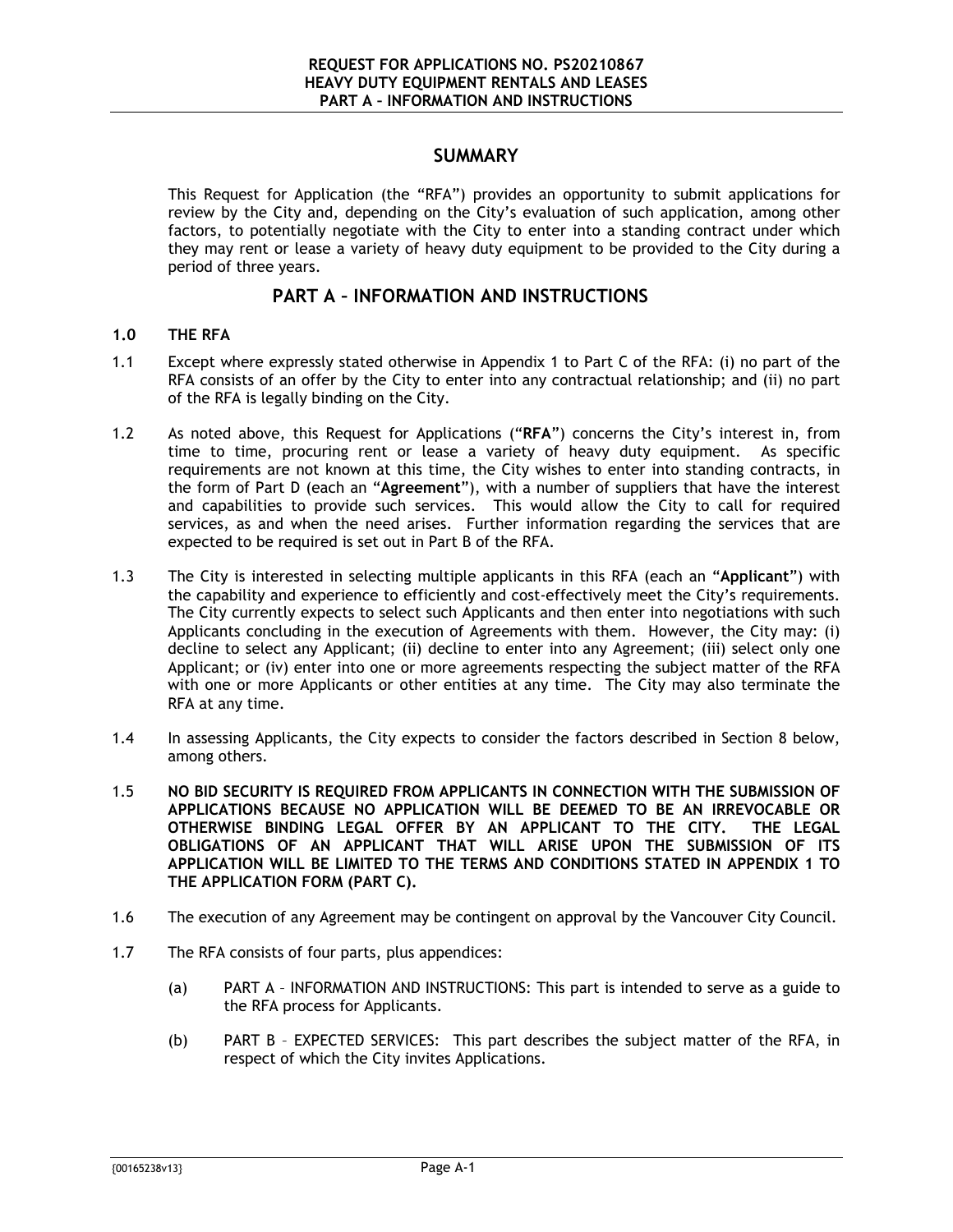- (c) [PART C](#page-9-0) [FORM OF APPLICATION:](#page-9-0) This is the form in which the Applications should be submitted.
- (d) [PART D](#page-33-0) [FORM OF AGREEMENT:](#page-33-0) This part contains a model Agreement (the "**Form of Agreement**"). Any Agreement resulting from the RFA is expected to be substantially in the form of the Form of Agreement.

#### <span id="page-3-0"></span>**2.0 KEY DATES**

<span id="page-3-3"></span>2.1 Potential Applicants should note the following key dates:

| Event                  | <b>Time and Date</b>    |
|------------------------|-------------------------|
| Deadline for Enquiries | 3:00 PM, April 12, 2022 |
| <b>Closing Time</b>    | 3:00 PM, April 19, 2022 |

2.2 All references to time in the RFA are references to the time in the City of Vancouver, as indicated in the electronic timestamp the Application receives upon delivery to the email address specified herein, which is in turn synchronized to Network Time Protocol (NTP) provided by the National Research Council of Canada adjusted to local Pacific Time Zone.

#### <span id="page-3-1"></span>**3.0 CONTACT PERSON**

3.1 All enquiries regarding the RFA must be addressed to:

Michael Sachdev [michael.sachdev@vancouver.ca](mailto:michael.sachdev@vancouver.ca)

- 3.2 All enquiries must be made in writing and are to be directed only to the above contact person. In-person or telephone enquiries are not permitted. Any communication from potential Applicants to City staff other than the contact person regarding the content of this RFA may lead to disqualification of the Applicant from this RFA process, at the City's sole discretion.
- 3.3 **IF A POTENTIAL APPLICANT BELIEVES THAT THE CITY MAY BE UNABLE TO SELECT IT DUE TO A CONFLICT OF INTEREST, BUT IS UNCERTAIN ABOUT THIS, THE POTENTIAL APPLICANT IS URGED TO CONTACT THE ABOVE-MENTIONED INDIVIDUAL AS SOON AS POSSIBLE WITH THE RELEVANT INFORMATION SO THAT THE CITY MAY ADVISE THE POTENTIAL APPLICANT REGARDING THE MATTER.**

#### <span id="page-3-2"></span>**4.0 SUBMISSION OF APPLICATIONS**

- 4.1 Applicants should submit their Applications on or before the time and date specified in the bottom row of the table in Section [2.1](#page-3-3) above (the "**Closing Time**").
- 4.2 Each Applicant should submit its Application by email in accordance with the following:
	- Subject of the file to be: PS# Title Vendor name.
	- Document format for submissions:
		- o RFA [Part C](#page-9-0) in PDF format 1 combined PDF file,
		- o [Appendix 3](#page-23-0) (pricing tab) in Excel format, and;
		- o Any other attachments if necessary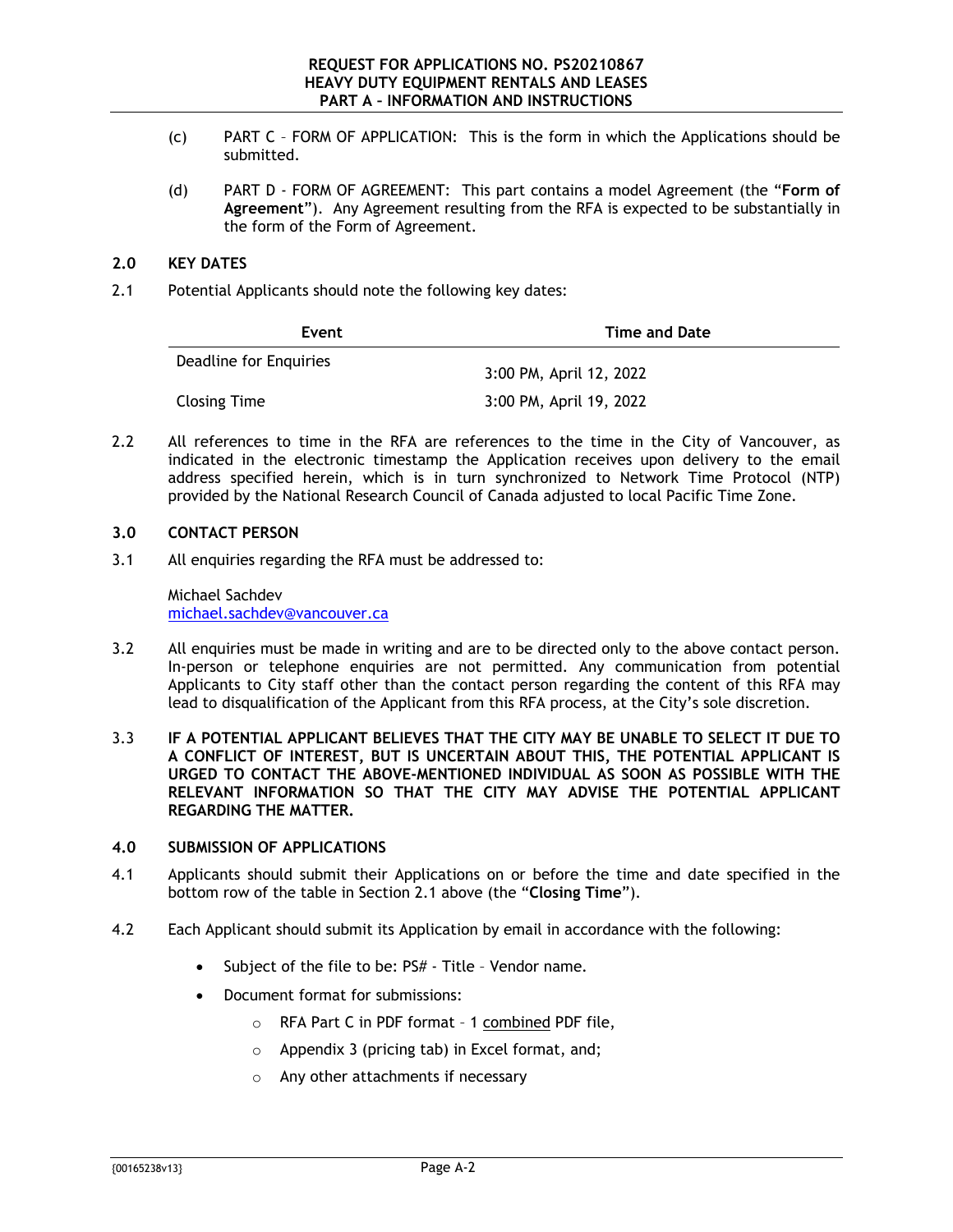- Zip the files to reduce the size or email separately if needed.
- Send your submissions to [Bids@vancouver.ca;](mailto:Bids@vancouver.ca) do not deliver a physical copy to the City of Vancouver.
- Submitting the files via Drop box, FTP, or similar programs, is not acceptable.
- Due to cybersecurity concerns, the City of Vancouver will quarantine any inbound email with attachments not in PDF or Microsoft Office formats which will result in nondelivery to Supply Chain Management and will be deemed not submitted. Noncompliant file formats will be detected and quarantined even if they are compressed, zipped, renamed, and include password protected zipped files.
- The maximum number of attachments allowed in an email message is 250 attachments.
- The maximum size limit for an email message, including all attachments, is 20MB per message
- 4.3 To be considered by the City, an Application must be submitted in the form set out in [Part C](#page-9-0) (the "**Form of Application**"), completed and duly executed by the relevant Applicant.
- 4.4 Amendments to an Application may be submitted via the same methods, at any time prior to the Closing Time.
- 4.5 Applications are revocable and may be withdrawn at any time before or after the Closing Time.
- 4.6 All costs associated with the preparation and submission of an Application, including any costs incurred by an Applicant after the Closing Time, will be borne solely by the Applicant.
- 4.7 Unnecessarily elaborate Applications are discouraged. Applications should be limited to the items specified in [Part C](#page-9-0) of the RFA.
- 4.8 The City is willing to consider any Application from two or more Applicants that wish to form a consortium solely for the purpose of submitting a joint Application in response to the RFA, provided that they disclose the names of all members of the consortium and all members complete and sign the first page of the Form of Application. Nonetheless, the City has a strong preference for Applications submitted by a single Applicant, including an Applicant that would act as a general contractor and use subcontractors as required.
- 4.9 Applications that are submitted after the Closing Time or that otherwise do not comply in full with the terms hereof may or may not be considered by the City and may or may not be returned to the Applicant, in the City's sole discretion.

#### <span id="page-4-0"></span>**5.0 CHANGES TO THE RFA AND FURTHER INFORMATION**

- <span id="page-4-1"></span>5.1 The City may amend the RFA or make additions to it at any time.
- 5.2 It is the sole responsibility of Applicants to check the City's website at: <http://vancouver.ca/doing-business/open-bids.aspx> regularly for amendments, addenda, and questions and answers in relation to the RFA.
- 5.3 Applicants must not rely on any information purported to be given on behalf of the City that contradicts the RFA, as amended or supplemented in accordance with the foregoing Section [5.2.](#page-4-1)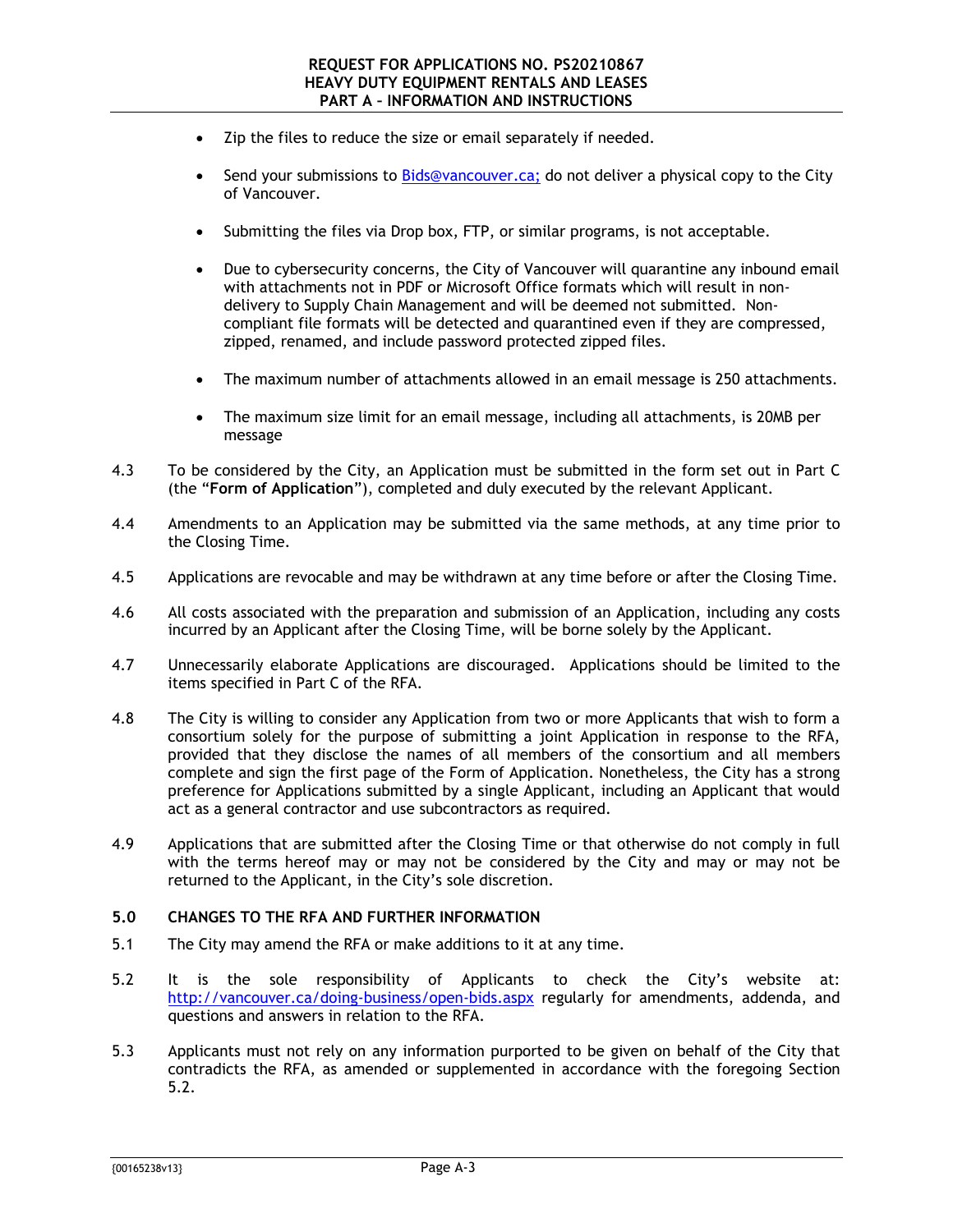#### <span id="page-5-0"></span>**6.0 PROPOSED TERM OF ENGAGEMENT**

<span id="page-5-1"></span>6.1 The term of any Agreement is expected to be a 3-year period.

#### **7.0 PRICING**

- 7.1 All prices quoted in any Application are to be exclusive of applicable sales taxes calculated upon such prices, but inclusive of all other costs.
- 7.2 Prices must be quoted in Canadian currency.
- 7.3 Prices are to be quoted CIP, destination (Incoterms, 2010). For the avoidance of doubt, freight, insurance, unloading at the destination designated by the City, import duties, brokerage, royalties, handling, overhead, profit and all other similar costs are to be included in quoted prices.

#### <span id="page-5-2"></span>**8.0 EVALUATION OF APPLICATIONS**

- 8.1 The City may open or decline to open Applications in such manner and at such times and places as are determined by the City.
- 8.2 The City currently intends that all Applications submitted to it in accordance with the RFA will be evaluated by City representatives, using quantitative and qualitative tools and assessments, as appropriate, to determine which Application or Applications offer the overall best value to the City. In so doing, the City expects to examine: (i) financial terms, (ii) Applicants' skills, knowledge, reputations and previous experience(s), including experience(s) with the City (if any); (iii) Applicants' capabilities to perform the City's expected services (as defined in [Part B](#page-8-0) as and when needed, (iv) quality and service factors, (v) innovation, (vi) environmental or social sustainability; and (vii) transition costs or challenges. Certain other factors may be mentioned in Part B or elsewhere in the RFA.
- 8.3 The City will retain complete control over the RFA process at all times. The City is not legally obligated to review, consider or evaluate Applications, or any particular Application, and need not necessarily review, consider or evaluate Applications, or any particular Application in accordance with the procedures set out in the RFA. The City may continue, interrupt, cease or modify its review, evaluation and negotiation process in respect of any or all Applications at any time without further explanation or notification to any Applicant.
- 8.4 Applicants may at any time be asked to provide additional information or details for clarification, including by attending interviews, making presentations, supplying samples, performing demonstrations, furnishing technical data or proposing amendments to the Form of Agreement. The City will be at liberty to enter into discussions or negotiations with any one or more of the Applicants without having any duty or obligation to advise the other Applicants or to allow the other Applicants the same opportunity.
- 8.5 Prior to approval of an Application, the City must be satisfied as to the Applicant's financial stability. Applicants may be asked to provide financial statements prepared by an accountant and covering at least the prior two years. The City may also request that any proposed subcontractors undergo evaluation by the City.
- 8.6 The City may also require that any proposed subcontractors undergo evaluation by the City.
- 8.7 The City will retain complete discretion over the number of Applications to accept or the number of Agreements to enter into, if any. Once Agreements (if any) have been entered into, the City will also retain complete discretion over the allocation of work, if any, to or among successful Applicants and, in connection therewith, may use a ranked list, consistent with the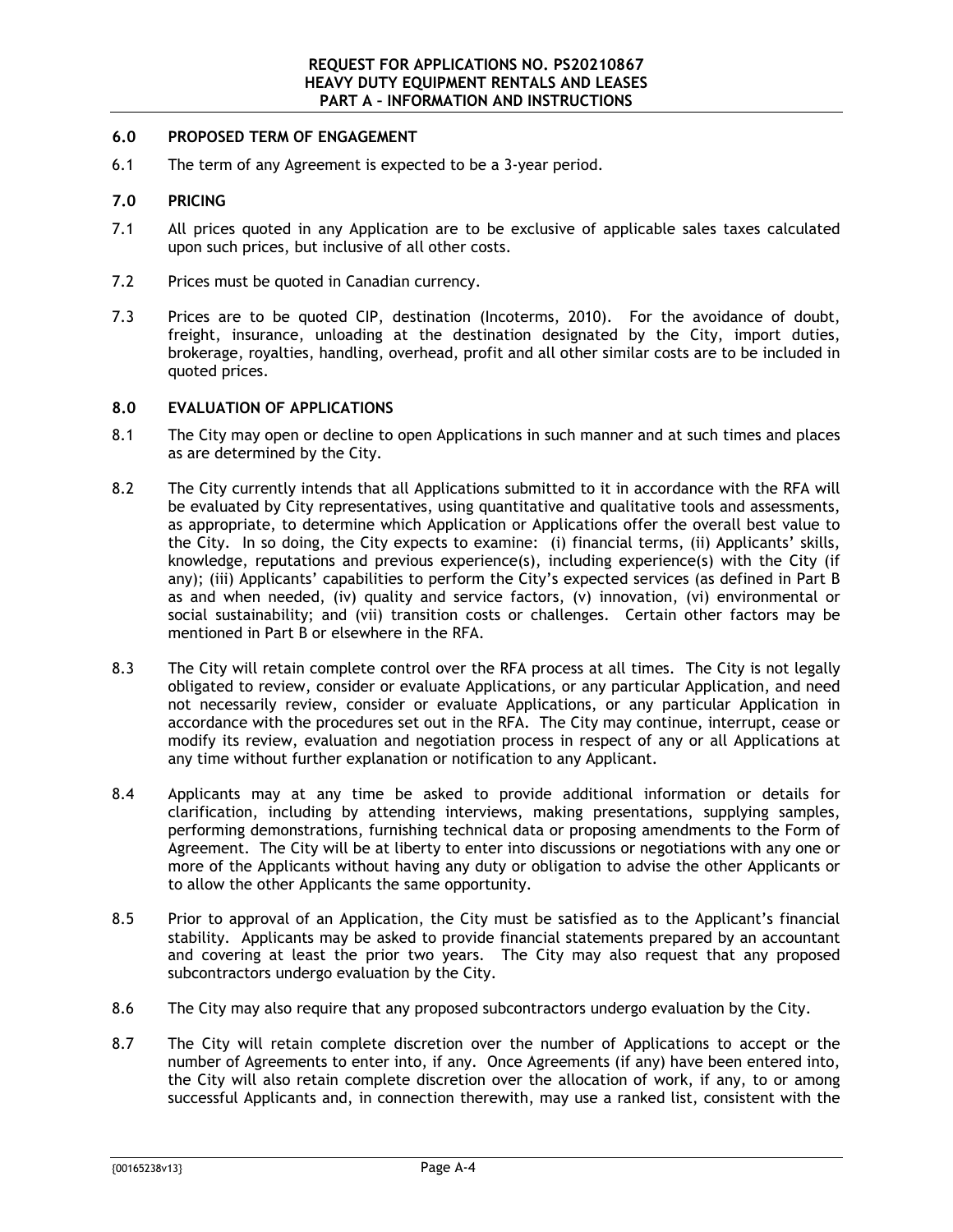rankings of Applicants in the evaluation process. The City may also throughout the term of the proposed engagement opt to leave this RFA open for new Applicants to submit Applications and the City may accept those Applications and add new successful Applicants from which the City may allocate goods to or among successful Applicants.

For the avoidance of doubt, notwithstanding any other provision in the RFA, the City has in its sole discretion, the unfettered right to: (a) accept any Application; (b) reject any Application; (c) reject all Applications; (d) give precedence to an Application which is not the lowest-price Application; (e) accept an Application that deviates from the description of services in [Part B](#page-8-0) or the conditions specified in the RFA; (f) reject an Application even if it is the only Application received by the City; (g) accept all or any part of an Application; and (h) enter into one or more agreements respecting the subject matter of the RFA with any entity or entities at any time. Without limiting the foregoing, the City may reject any Application by an Applicant that has a conflict of interest, has engaged in collusion with another Applicant or has otherwise attempted to influence the outcome of the RFA other than through the submission of its Application.

#### <span id="page-6-0"></span>**9.0 CITY POLICIES**

- 9.1 The City's Procurement Policy, Ethical Purchasing Policy and related Supplier Code of Conduct found at <http://vancouver.ca/doing-business/selling-to-and-buying-from-the-city.aspx> align the City's approach to procurement with its corporate social, environmental and economic sustainability values and goals. They evidence the City's commitment to maximize benefits to the environment and the community through product and service selection, and to ensure safe and healthy workplaces, where human and civil rights are respected. Each Applicant is expected to adhere to the supplier performance standards set forth in the Supplier Code of Conduct. The Ethical Purchasing Policy shall be referred to in the evaluation of Applications, to the extent applicable.
- 9.2 The City's Alcohol, Controlled Drugs and Medications Policy applies to all contractors doing work on behalf of the City and can be found at [https://policy.vancouver.ca/ADMIN011.pdf.](https://policy.vancouver.ca/ADMIN011.pdf) The policy is intended to set expectations regarding the use of alcohol, medication and controlled drugs that may render an employee unfit for work, impair performance or cause risk of harm to health and safety. The successful Applicant(s) will be required to ensure compliance with the policy by its employees when doing work for the City.

### <span id="page-6-1"></span>**10.0 LIVING WAGE EMPLOYER**

INTENTIONALLY DELETED

#### <span id="page-6-2"></span>**11.0 CERTAIN APPLICABLE LEGISLATION**

- 11.1 Applicants should note that the City of Vancouver is subject to the *Freedom of Information and Protection of Privacy Act* (British Columbia), which imposes significant obligations on the City's consultants or contractors to protect all personal information acquired from the City in the course of providing any service to the City.
- 11.2 Applicants should note that the *Income Tax Act* (Canada) requires that certain payments to non-residents be subject to tax withholding. Applicants are responsible for informing themselves regarding the requirements of the *Income Tax Act* (Canada), including the requirements to qualify for any available exemptions from withholding.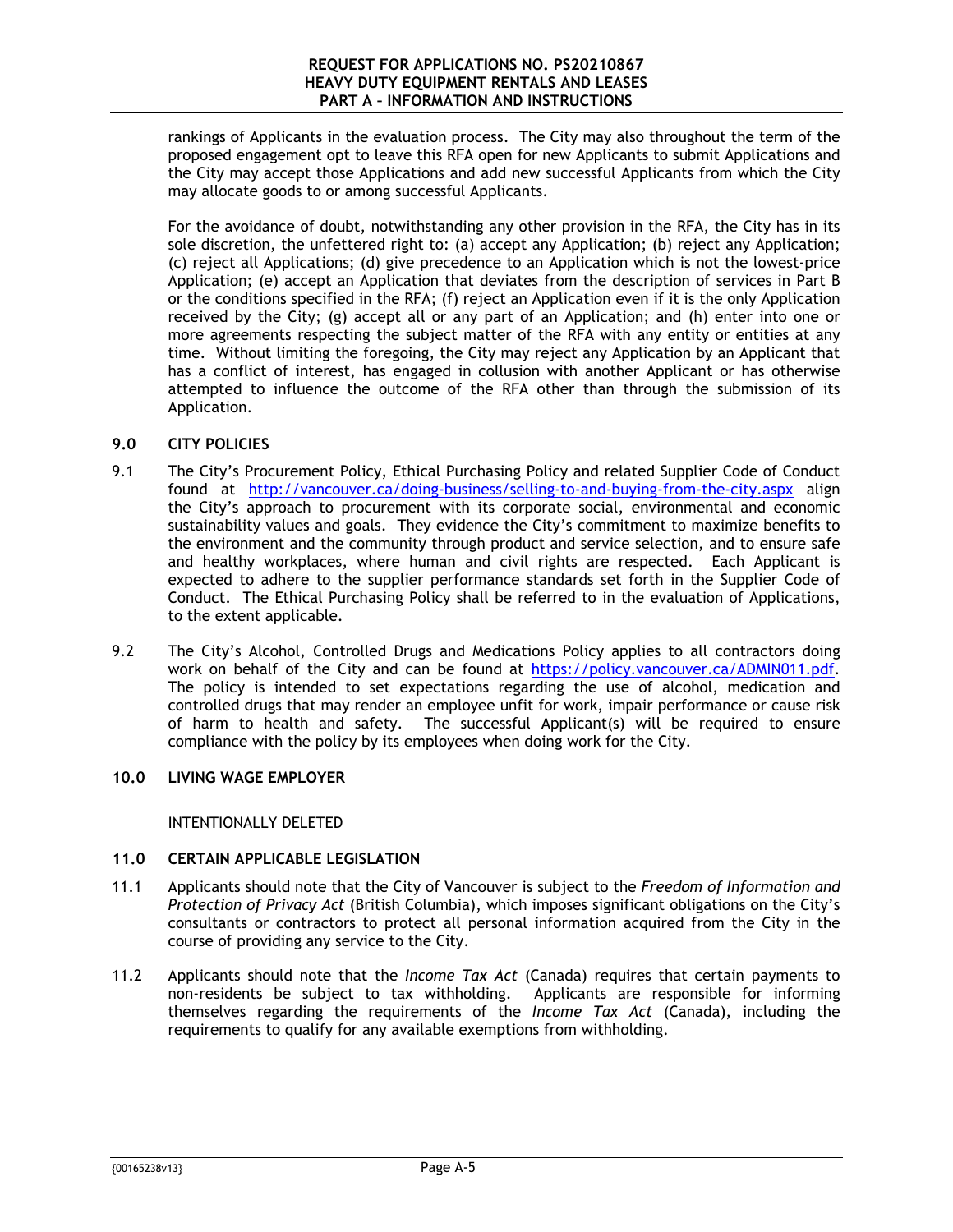#### <span id="page-7-0"></span>**12.0 LEGAL TERMS AND CONDITIONS**

12.1 **The legal obligations of an Applicant that will arise upon the submission of its Application are stated in this Appendix 1 to the Form of Application. Except where expressly stated in these Legal Terms and Conditions: (i) no part of the RFA consists of an offer by the City to enter into any contractual relationship; and (ii) no part of the RFA is legally binding on the City.**

**POTENTIAL APPLICANTS MUST REVIEW THESE LEGAL TERMS AND CONDITIONS CAREFULLY BEFORE SUBMITTING N APPLICATION.**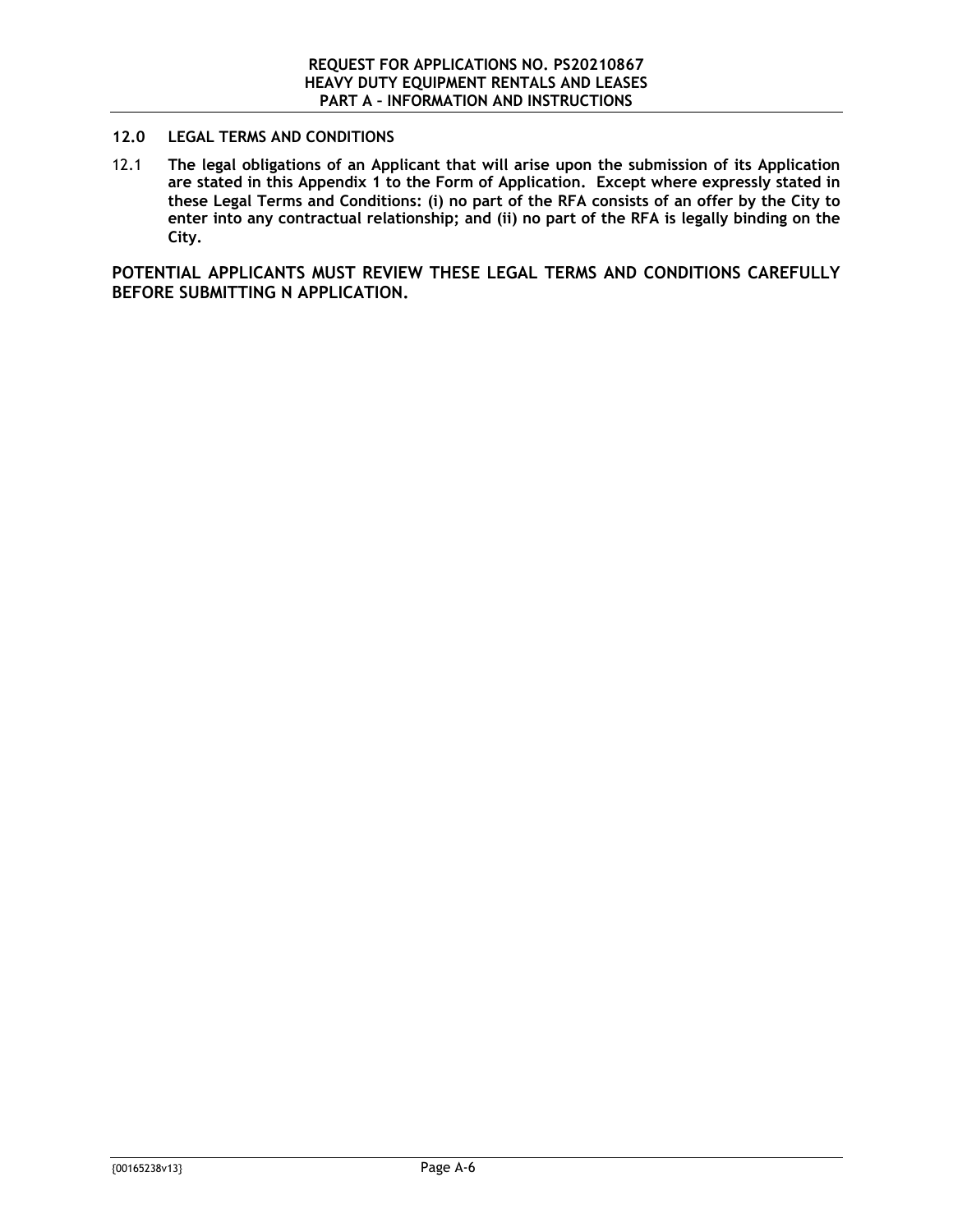## <span id="page-8-0"></span>**PART B – EXPECTED SERVICES**

#### **1.0 Introduction**

- 1.1 The City expects to require the following services (together, the "**Services**"):
	- (a) rental or Lease of various types of heavy duty equipment (with the option to buyout expiring leases)
	- (b) technical specification of weights, payloads, capacities, etc as required
	- (c) operations manual, service manual, parts list (electronic copy), warrantee information, training manual (lease), and diagnostic equipment (lease).

Please refer to the Heavy Duty Equipment List (Attached as Schedule 1 see link below to download) for a list of what may be rented or leased; the City reserves the right to add or remove equipment from this list at its discretion. The list is only meant as a sample of equipment the City has recently rented or leased.

**To download go to: [http://bids.vancouver.ca/bidopp/openbid.htm.](http://bids.vancouver.ca/bidopp/openbid.htm)**

- 1.2 The foregoing information about the Services is current as of the date hereof, but it may change or be refined in the course of the evaluation of Applications or otherwise.
- 1.3 To the extent that this RFA expresses estimates of quantities or volumes of Services expected to be required by the City, the City cannot offer any assurances that such quantities or volumes will in fact be required.

#### **2.0 Background**

In order to meet the various City operational needs, the City may rent or lease various types of heavy duty equipment to supplement the City's fleet at various sites around the City for a contract term of three (3) years.

#### **3.0 Work Scope/Requirements**

The City requires renting or leasing a variety of heavy duty equipment to be provided to the City during a period of three years. From time to time the City will require the expertise of the vendor to complete repairs and maintenance on the rented and/or leased equipment. The vendor shall be responsible to pay for all preventative maintenance and any other scheduled maintenance during the rental and/or lease period.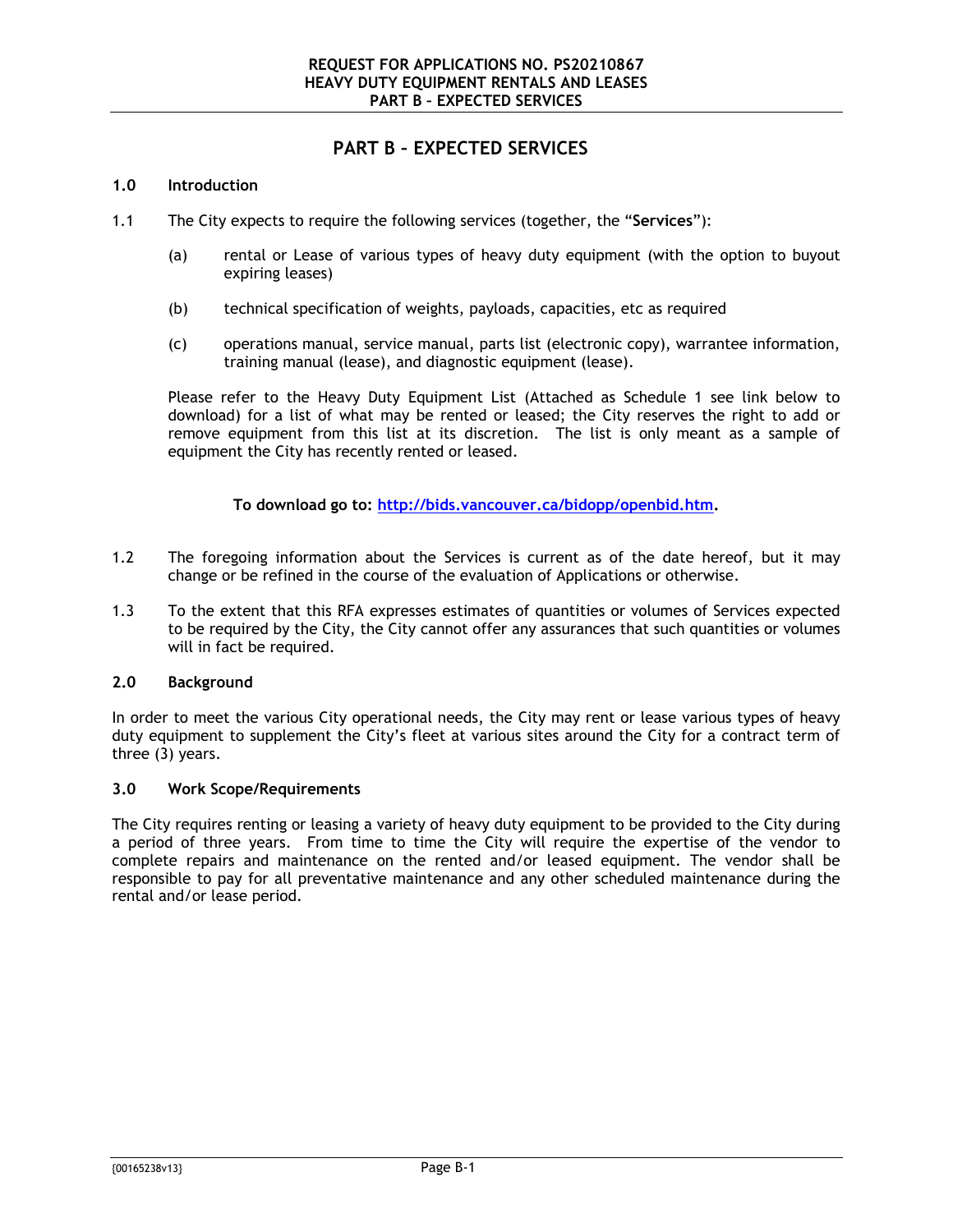## <span id="page-9-0"></span>**PART C – FORM OF APPLICATION**

**RFA No. PS20210867, Heavy Duty Equipment Rentals and Leases (the "RFA")**

| Applicant's Name: <u>Container and September of Applicant</u> |  |  |  |  |
|---------------------------------------------------------------|--|--|--|--|
|                                                               |  |  |  |  |
|                                                               |  |  |  |  |
|                                                               |  |  |  |  |
|                                                               |  |  |  |  |
|                                                               |  |  |  |  |
|                                                               |  |  |  |  |
|                                                               |  |  |  |  |

The Applicant, having carefully examined and read the RFA, including all amendments and addenda thereto, if any, and all other related information published on the City's website, hereby acknowledges that it has understood all of the foregoing, and in response thereto hereby submits the enclosed Application.

The Applicant further acknowledges that it has read and agrees to the Legal Terms & Conditions attached as [Appendix 1](#page-11-0) to this Form of Application.

IN WITNESS WHEREOF the Applicant has executed this Application Form:

Signature of Authorized Signatory for the Applicant Date

Name and Title

Signature of Authorized Signatory for the Applicant Date

Name and Title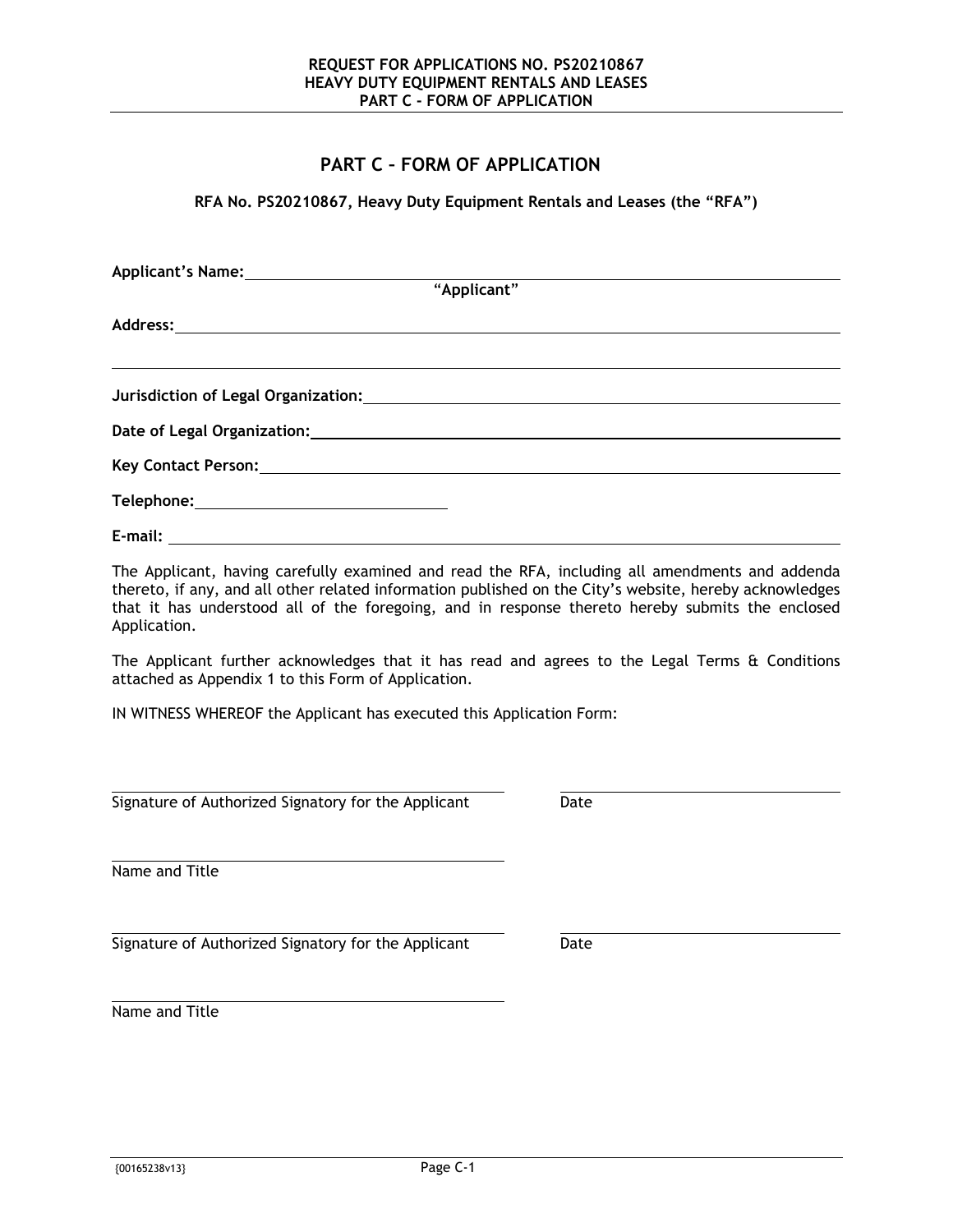#### **APPENDICES**

The Form of Application includes the following attached Appendices:

- [APPENDIX 1](#page-11-0) Legal Terms and Conditions of RFA
- [APPENDIX 2](#page-17-0) Questionnaire
- [APPENDIX 3](#page-23-0) Pricing
- [APPENDIX 4](#page-24-0) Applicant's References
- [APPENDIX 5](#page-25-0) Certificate of Insurance
- [APPENDIX 6](#page-27-0) Declaration of Supplier Code of Conduct Compliance
- [APPENDIX 7](#page-28-0) Personal Information Consent Form(s)
- [APPENDIX 8](#page-29-0) Subcontractors
- [APPENDIX 9](#page-30-0) Proposed Amendments to Form of Agreement
- [APPENDIX 10](#page-31-1) Conflicts; Collusion; Lobbying
- APPENDIX 11 Proof of WorkSafeBC Registration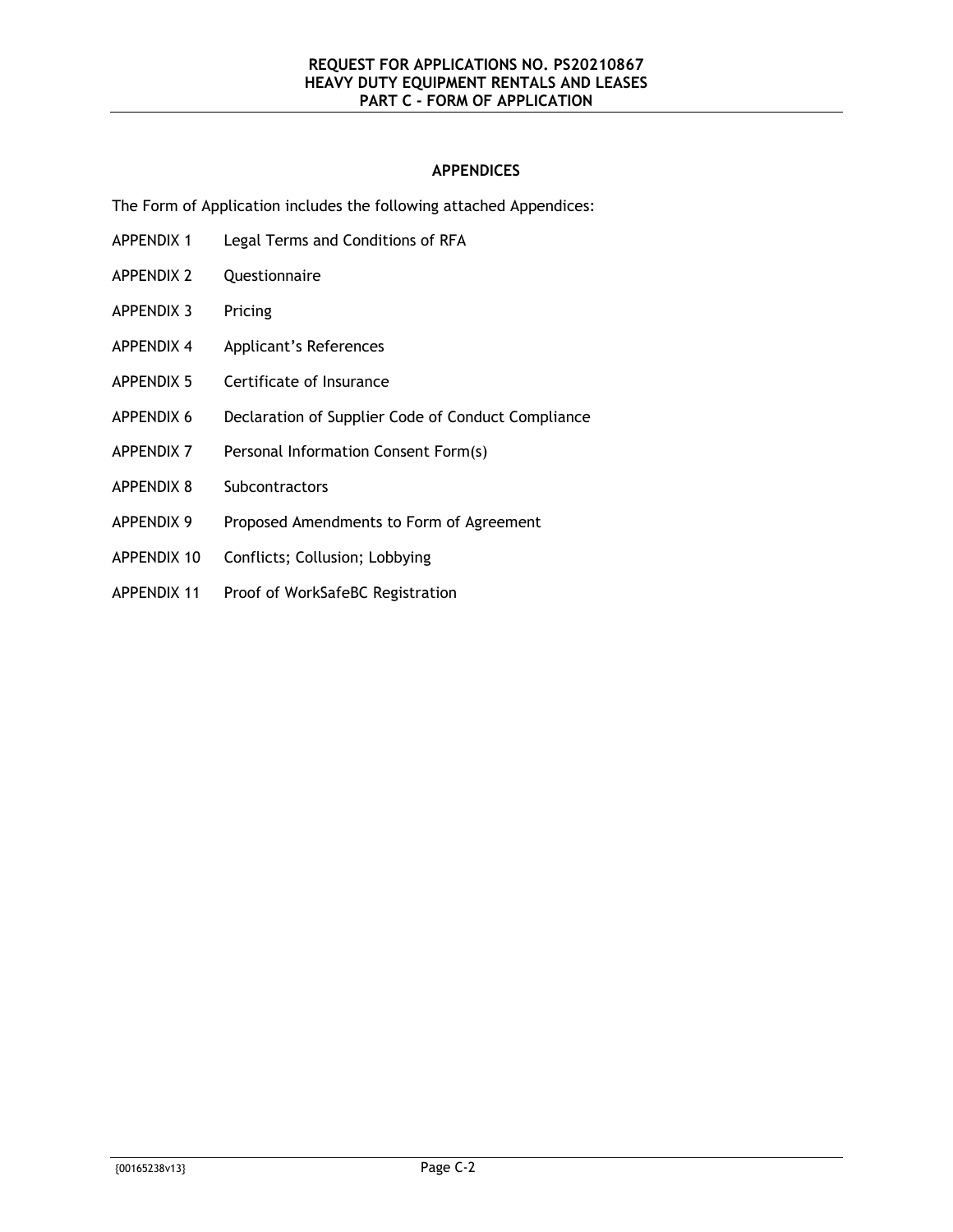#### **APPENDIX 1 LEGAL TERMS AND CONDITIONS OF RFA**

#### <span id="page-11-0"></span>**1 APPLICATION OF THESE LEGAL TERMS AND CONDITIONS**

These legal terms and conditions set out the City's and the Applicant's legal rights and obligations only with respect to the RFA application process and any evaluation, selection, negotiation or other related process. In no event will the legal terms and conditions of this [Appendix 1](#page-11-0) apply to, or have the effect of supplementing, any Contract formed between the City and the Applicant or otherwise apply as between the Applicant and the City following the signing of any such Contract.

#### **2 DEFINITIONS**

In this [Appendix 1,](#page-11-0) the following terms have the following meanings:

- (a) "Applicant" means the legal entity which has signed the Application Form, and "applicant" means any applicant responding to the RFA, excluding or including the Applicant, as the context requires.
- (b) "Application" means the package of documents consisting of the Application Form (including this [Appendix 1\)](#page-11-0), the Applicant's application submitted under cover of the Application Form, and all schedules, appendices and accompanying documents, and "application" means any application submitted by any applicant, excluding or including the Applicant, as the context requires.
- (c) "Application Form" means that certain [Part C](#page-9-0) of the RFA, completed and executed by the Applicant, to which this [Appendix 1](#page-11-0) is appended.
- (d) "City" means the City of Vancouver, a municipal corporation continued pursuant to the Vancouver Charter.
- (e) "Contract" means a legal agreement, if any, entered into between the City and the Applicant following and as a result of the Applicant's selection by the City in the City's RFA process.
- (f) "Losses" means, in respect of any matter, all direct or indirect, as well as consequential: claims, demands, proceedings, losses, damages, liabilities, deficiencies, costs and expenses (including without limitation all legal and other professional fees and disbursements, interest, penalties and amounts paid in settlement whether from a third person or otherwise).
- (g) "RFA" means the document issued by the City as Request for Applications No. PS20210867, as amended from time to time and including all addenda.

#### **3 NO LEGAL OBLIGATION ASSUMED BY THE CITY**

Despite any other term of the RFA or the Application Form, including this [Appendix 1](#page-11-0) (except only Sections [7,](#page-13-0) [8.2](#page-14-1) and [10](#page-15-0) of this [Appendix 1,](#page-11-0) in each case to the extent applicable), the City assumes no legal duty or obligation to the Applicant or to any proposed subcontractor in respect of the RFA, its subject matter or the Application unless and until the City enters into a Contract, which the City may decline to do in the City's sole discretion.

#### **4 NO DUTY OF CARE OR FAIRNESS TO THE APPLICANT**

The City is a public body required by law to act in the public interest. In no event, however, does the City owe *to the Applicant or to any of the Applicant's proposed subcontractors* (as opposed to the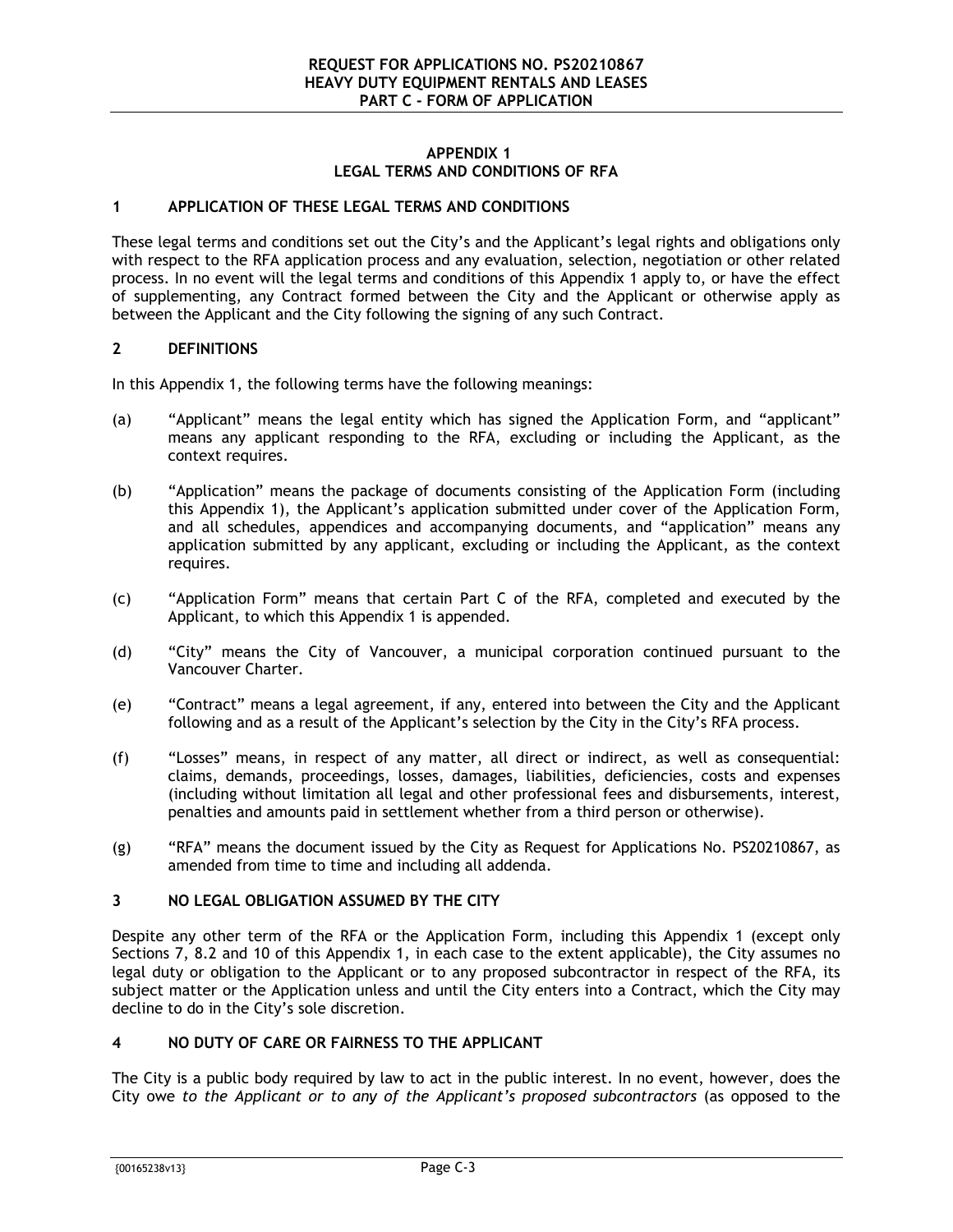public) any contract or tort law duty of care, fairness, impartiality or procedural fairness in the RFA process, or any contract or tort law duty to preserve the integrity of the RFA process.The Applicant hereby waives and releases the City from any and all such duties and expressly assumes the risk of all Losses arising from participating in the RFA process on this basis.

#### **5 EVALUATION OF APPLICATIONS**

#### 5.1 **Compliance / Non-Compliance**

Any application which contains an error, omission or misstatement, which contains qualifying conditions, which does not fully address all of the requirements or expectations of the RFA, or which otherwise fails to conform to the RFA may or may not be rejected by the City at the City's sole discretion. The City may also invite an applicant to adjust its application to remedy any such problem, without providing the other applicants an opportunity to amend their applications.

#### 5.2 **Reservation of Complete Control over Process**

The City reserves the right to retain complete control over the RFA and application processes at all times. Accordingly, the City is not legally obligated to review, consider or evaluate the applications, or any particular application, and need not necessarily review, consider or evaluate the applications, or any particular application, in accordance with the procedures set out in the RFA, and the City reserves the right to continue, interrupt, cease or modify its review, evaluation and negotiation processes in respect of any or all applications at any time without further explanation or notification to any applicants.

#### 5.3 **Discussions/Negotiations**

The City may, at any time prior to signing a Contract, discuss or negotiate changes to the scope of the RFA, any application or any proposed agreement with any one or more of the applicants without having any duty or obligation to advise the Applicant or to allow the Applicant to vary its Application as a result of such discussions or negotiations with other applicants or changes to the RFA or such applications or proposed agreements, and, without limiting the general scope of Section [6](#page-12-0) of this [Appendix 1,](#page-11-0) the City will have no liability to the Applicant as a result of such discussions, negotiations or changes.

#### 5.4 **Acceptance or Rejection of Applications**

The City has in its sole discretion, the unfettered right to: accept any application; reject any application; reject all applications; give precedence to an application which is not the lowest-price application; accept an application that deviates from the requirements of the RFA or the conditions specified in the RFA; reject an application even if it is the only application received by the City; accept all or any part of an application; enter into agreements respecting the subject matter of the RFA with one or more applicants; or enter into one or more agreements respecting the subject matter of the RFA with any other person at any time.

#### <span id="page-12-0"></span>**6 PROTECTION OF CITY AGAINST LAWSUITS**

#### 6.1 **Release by the Applicant**

Except only and to the extent that the City is in breach of Section [8.2](#page-14-1) of this [Appendix 1,](#page-11-0) the Applicant now releases the City, its officials, its agents and its employees from all liability for any Losses incurred in connection with the RFA or the Application, including any Losses in connection with: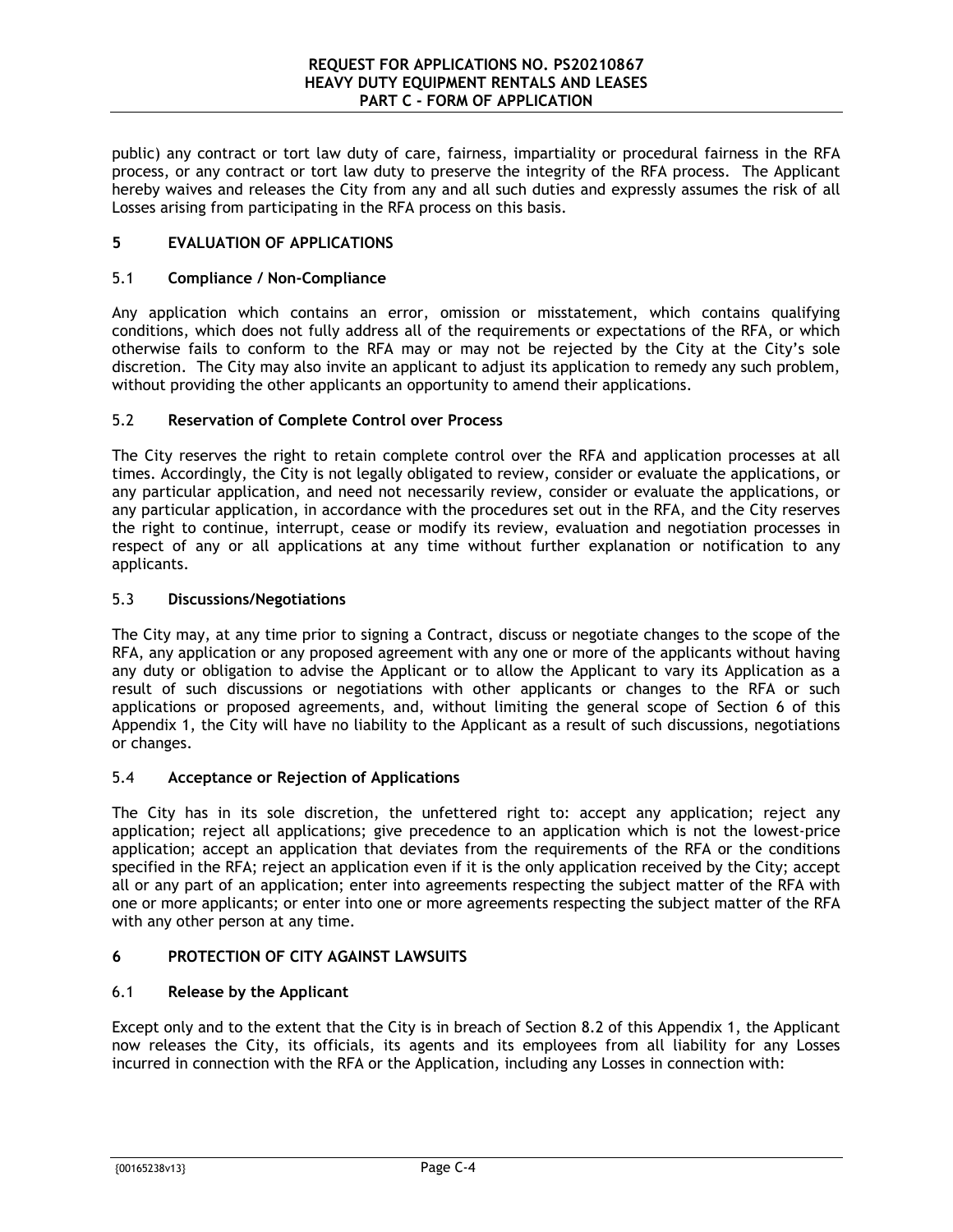- (a) any alleged (or judicially determined) breach by the City or its officials, agents or employees of the RFA (it being agreed that, to the best of the parties' knowledge, the City has no obligation or duty under the RFA which it could breach (other than wholly unanticipated obligations or duties merely alleged or actually imposed judicially))
- (b) any unintentional tort of the City or its officials or employees occurring in the course of conducting the RFA process,
- (c) the Applicant preparing and submitting the Application;
- (d) the City accepting or rejecting the Application or any other submission; or
- (e) the manner in which the City: reviews, considers, evaluates or negotiates any application; addresses or fails to address any application or applications; resolves to enter into a Contract or not enter into a Contract or any similar agreement; or the identity of the applicant(s) or other persons, if any, with whom the City enters any agreement respecting the subject matter of the RFA.

#### 6.2 **Indemnity by the Applicant**

Except only and to the extent that the City breaches Section [8.2](#page-14-1) of this [Appendix 1,](#page-11-0) the Applicant indemnifies and will protect, save and hold harmless the City, its officials, its agents and its employees from and against all Losses, in respect of any claim or threatened claim by the Applicant or any of its proposed subcontractors or agents alleging or pleading:

- (a) any alleged (or judicially determined) breach by the City or its officials or employees of the RFA (it being agreed that, to the best of the parties' knowledge, the City has no obligation or duty under the RFA which it could breach (other than wholly unanticipated obligations or duties merely alleged or actually imposed judicially));
- (b) any unintentional tort of the City or its officials or employees occurring in the course of conducting the RFA process, or
- (c) liability on any other basis related to the RFA or the application process.

#### 6.3 **Limitation of City Liability**

In the event that, with respect to anything relating to the RFA or this application process (except only and to the extent that the City breaches Section [8.2](#page-14-1) of this [Appendix 1\)](#page-11-0), the City or its officials, agents or employees are found to have breached (including fundamentally breached) any duty or obligation of any kind to the Applicant or its subcontractors or agents whether at law or in equity or in contract or in tort, or are found liable to the Applicant or its subcontractors or agents on any basis or legal principle of any kind, the City's liability is limited to a maximum of \$100, despite any other term or agreement to the contrary.

#### <span id="page-13-0"></span>**7 DISPUTE RESOLUTION**

Any dispute relating in any manner to the RFA or the application process (except to the extent that the City breaches this Section [7](#page-13-0) or Section [8.2](#page-14-1) of this [Appendix 1,](#page-11-0) and also excepting any disputes arising between the City and the Applicant under a Contract (or a similar contract between the City and an applicant other than the Applicant)) will be resolved by arbitration in accordance with the *Commercial Arbitration Act* (British Columbia), amended as follows:

(a) The arbitrator will be selected by the City's Director of Legal Services;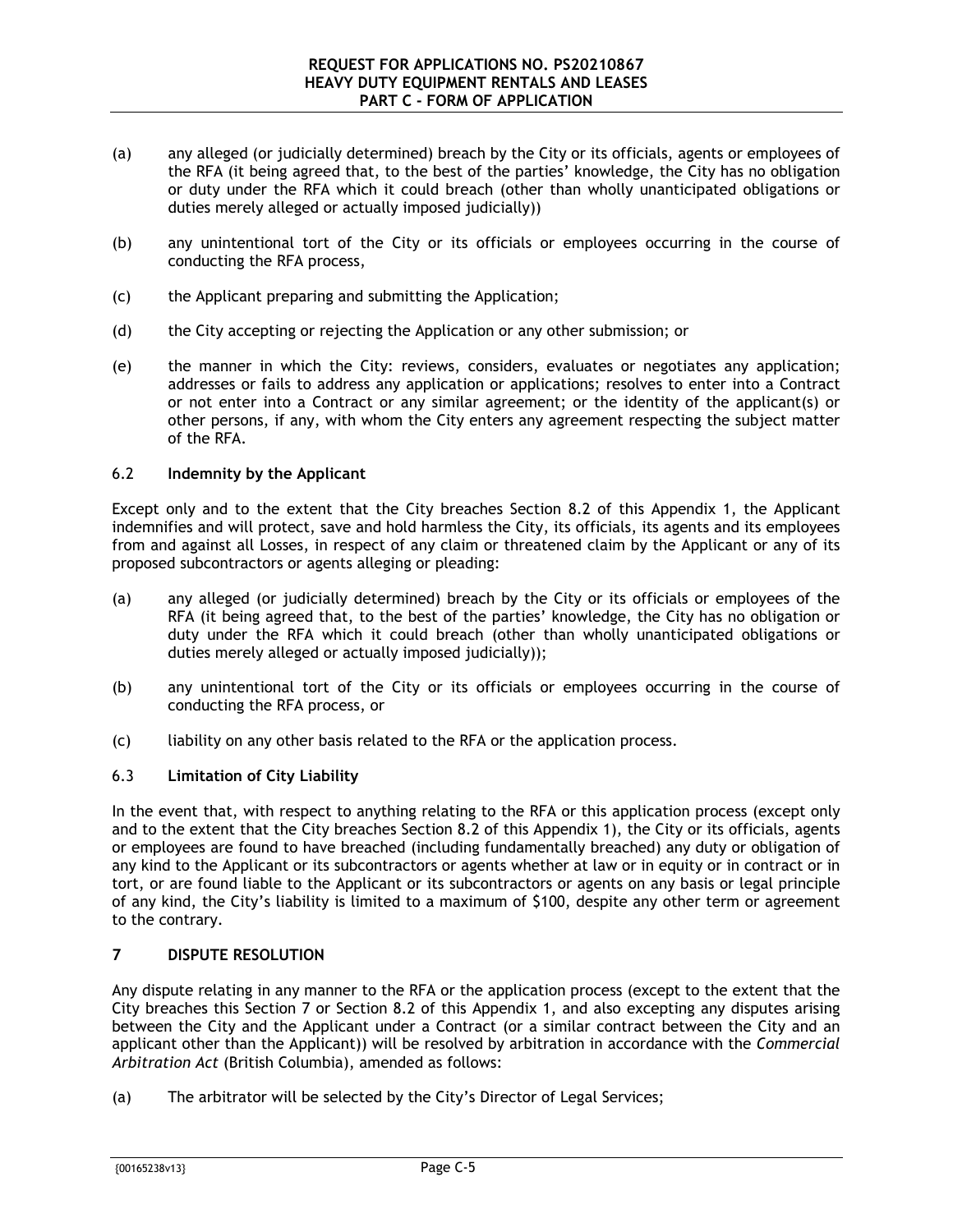- (b) Section [6](#page-12-0) of this [Appendix 1](#page-11-0) will: (i) bind the City, the Applicant and the arbitrator; and (ii) survive any and all awards made by the arbitrator; and
- <span id="page-14-0"></span>(c) The Applicant will bear all costs of the arbitration.

#### **8 PROTECTION AND OWNERSHIP OF INFORMATION**

#### 8.1 **RFA and Application Documents City's Property**

- (a) All RFA-related documents provided to the Applicant by the City remain the property of the City and must be returned to the City, or destroyed, upon request by the City.
- (b) The documentation containing the Application, once submitted to the City, becomes the property of the City, and the City is under no obligation to return the Application to the Applicant.

#### <span id="page-14-1"></span>8.2 **Applicant's Submission Confidential**

Subject to the applicable provisions of the *Freedom of Information and Protection of Privacy Act* (British Columbia), other applicable legal requirements, and the City's right to publicly disclose information about or from the Application, including without limitation names and prices, in the course of publicly reporting to the Vancouver City Council about the RFA, the City will treat the Application (and the City's evaluation of it), in confidence in substantially the same manner as it treats its own confidential material and information.

#### 8.3 **All City Information Confidential**

- (a) The Applicant will not divulge or disclose to any third parties any non-public documents or information concerning the affairs of the City which have been or are in the future provided or communicated to the Applicant at any time (whether before, during or after the RFA process). Furthermore, the Applicant agrees that it has not and must not use or exploit any such nonpublic documents or information in any manner, including in submitting its Application.
- (b) The Applicant now irrevocably waives all rights it may have by statute, at law or in equity, to obtain any records produced or kept by the City in evaluating its Application (and any other submissions) and now agrees that under no circumstances will it make any application to the City or any court for disclosure of any records pertaining to the receipt, evaluation or selection of its Application (or any other submissions) including, without limitation, records relating only to the Applicant.

#### <span id="page-14-2"></span>**9 NO CONFLICT OF INTEREST / NO COLLUSION / NO LOBBYING**

#### <span id="page-14-3"></span>9.1 **Declaration as to no Conflict of Interest in RFA Process**

(a) The Applicant confirms and warrants that there is no officer, director, shareholder, partner, employee or contractor of the Applicant or of any of its proposed subcontractors, or any other person related to the Applicant's or any proposed subcontractor's organization (a "person having an interest") or any spouse, business associate, friend or relative of a person having an interest who is: (i) an official or employee of the City; or (ii) related to or has any business or family relationship with an elected official or employee of the City, in each case, such that there could be any conflict of interest or any appearance of conflict of interest in the evaluation or consideration of the Application by the City, and, in each case, except as set out, in all material detail, in a separate section titled "Conflicts; Collusion; Lobbying" in the Application.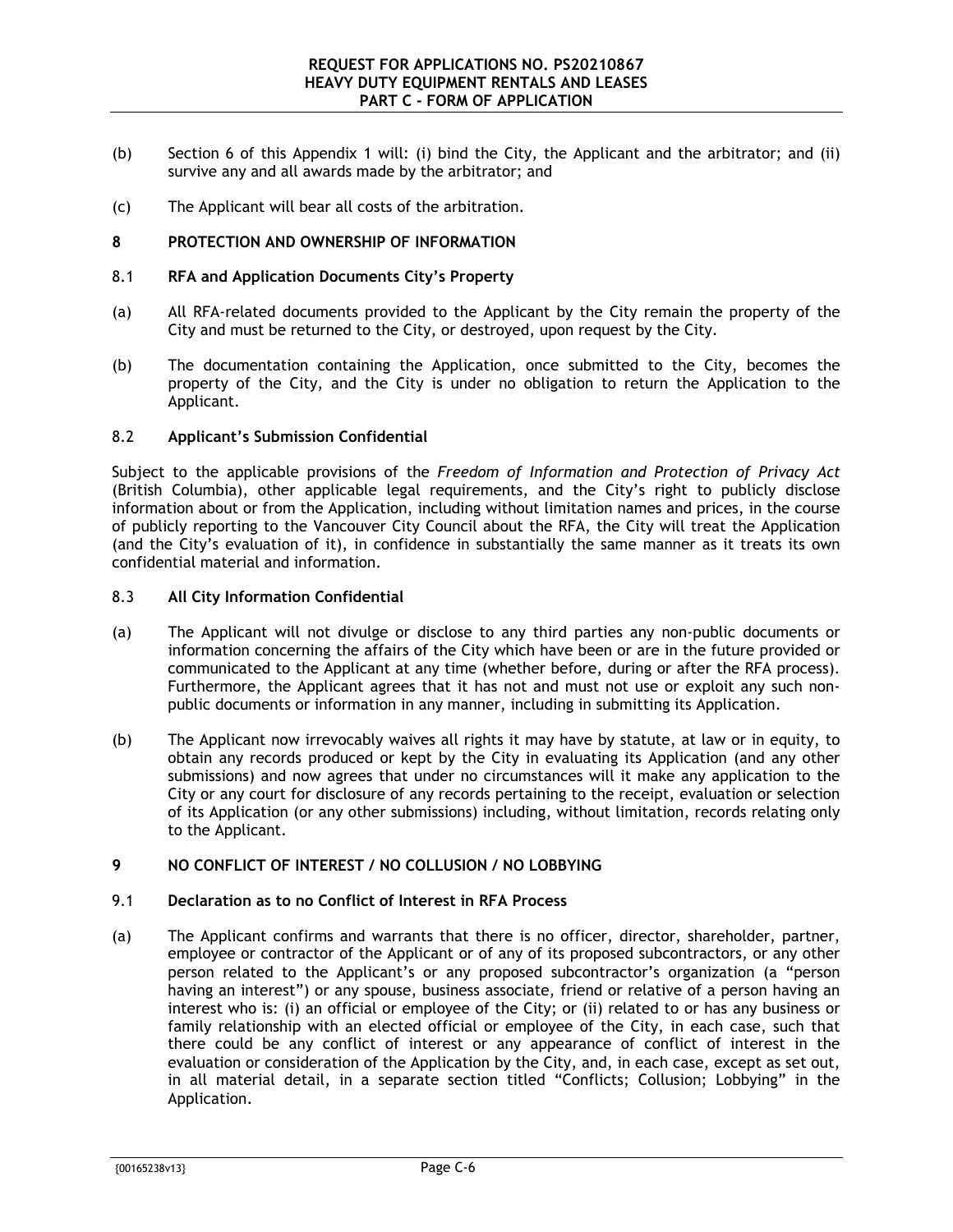(b) The Applicant confirms and warrants that there is no person having an interest (as defined above) who is a former official, former employee or former contractor of the City and who has non-public information relevant to the RFA obtained during his or her employment or engagement by the City, except as set out, in all material detail, in a separate section titled "Conflicts; Collusion; Lobbying" in the Application.

#### <span id="page-15-1"></span>9.2 **Declaration as to No Conflict of Interest Respecting Proposed Supply**

The Applicant confirms and warrants that neither the Applicant nor any of its proposed subcontractors is currently engaged in supplying (or is proposing to supply) goods or services to a third party such that entering into an agreement with the City in relation to the subject matter of the RFA would create a conflict of interest or the appearance of a conflict of interest between the Applicant's duties to the City and the Applicant's or its subcontractors' duties to such third party, except as set out, in all material detail, in a separate section titled "Conflicts; Collusion; Lobbying" in the Application.

#### <span id="page-15-2"></span>9.3 **Declaration as to No Collusion**

The Applicant confirms and warrants that:

- (a) the Applicant is not competing within the RFA process with any entity with which it is legally or financially associated or affiliated, and
- (b) the Applicant is not cooperating in any manner in relation to the RFA with any other applicant responding to the RFA,

in each case, except as set out, in all material detail, in a separate section titled "Conflicts, Collusion, Lobbying" in the Application.

#### 9.4 **Declaration as to Lobbying**

The Applicant confirms and warrants that:

- (a) neither it nor any officer, director, shareholder, partner, employee or agent of the Applicant or any of its proposed subcontractors is registered as a lobbyist under any lobbyist legislation in any jurisdiction in Canada or in the United States of America; and
- (b) neither it nor any officer, director, shareholder, partner, employee or agent of the Applicant or any of its proposed subcontractors has engaged in any form of political or other lobbying whatsoever with respect to the RFA or sought, other than through the submission of the Application, to influence the outcome of the RFA process,

in each case as set out, in all material detail, in a separate section titled "Conflicts, Collusion, Lobbying" in the Application.

#### <span id="page-15-0"></span>**10 GENERAL**

- (a) All of the terms of this [Appendix 1](#page-11-0) to this Application Form which by their nature require performance or fulfillment following the conclusion of the application process will survive the conclusion of such process and will remain legally enforceable by and against the Applicant and the City.
- (b) The legal invalidity or unenforceability of any provision of this [Appendix 1](#page-11-0) will not affect the validity or enforceability of any other provision of this [Appendix 1,](#page-11-0) which will remain in full force and effect.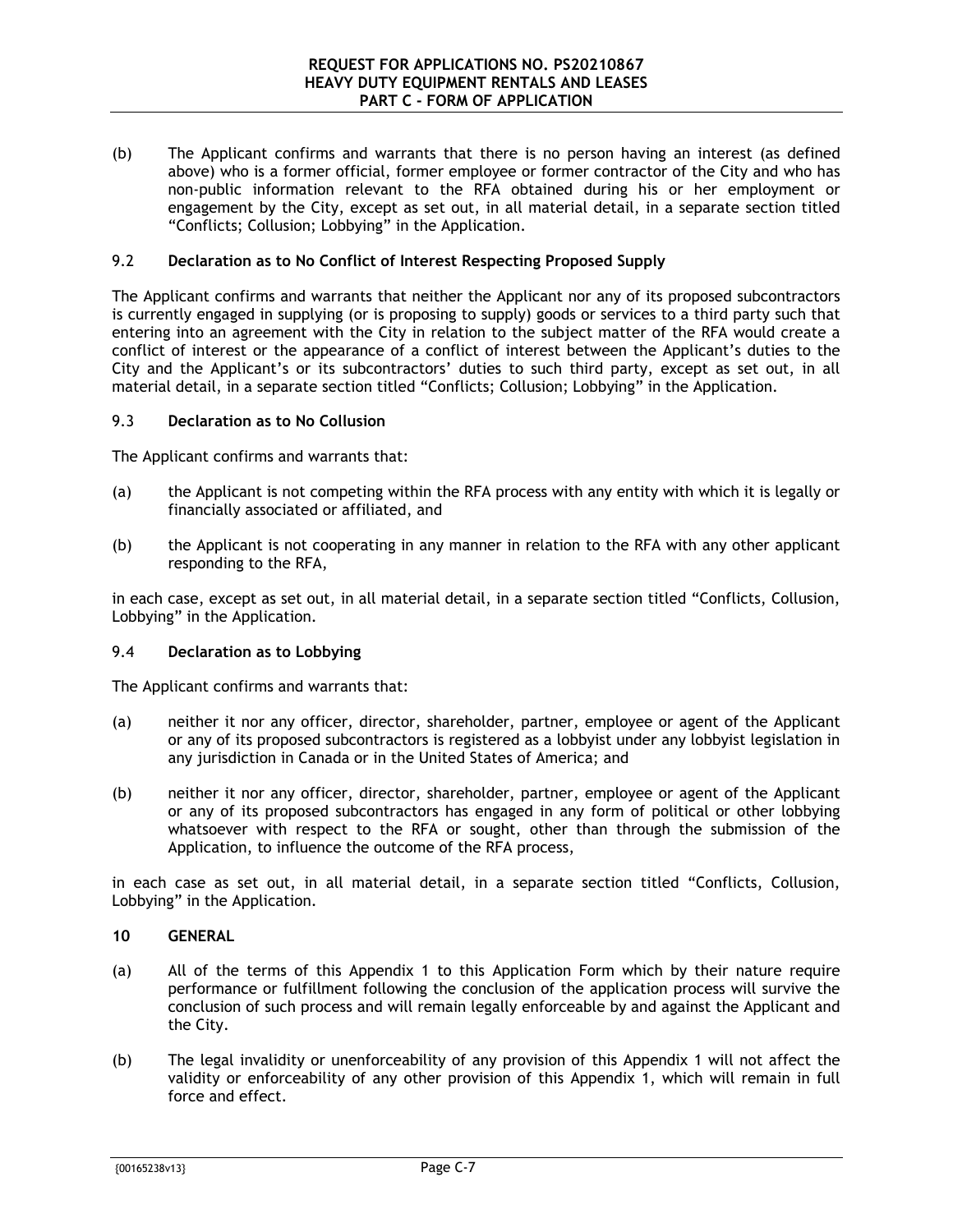(c) The Applicant now assumes and agrees to bear all costs and expenses incurred by the Applicant in preparing its Application and participating in the RFA process.

#### **11 INDEPENDENT LEGAL ADVICE**

**THE APPLICANT ACKNOWLEDGES THAT IT HAS BEEN GIVEN THE OPPORTUNITY TO SEEK INDEPENDENT LEGAL ADVICE BEFORE SUBMITTING ITS APPLICATION FORM, INCLUDING THIS [APPENDIX 1.](#page-11-0)**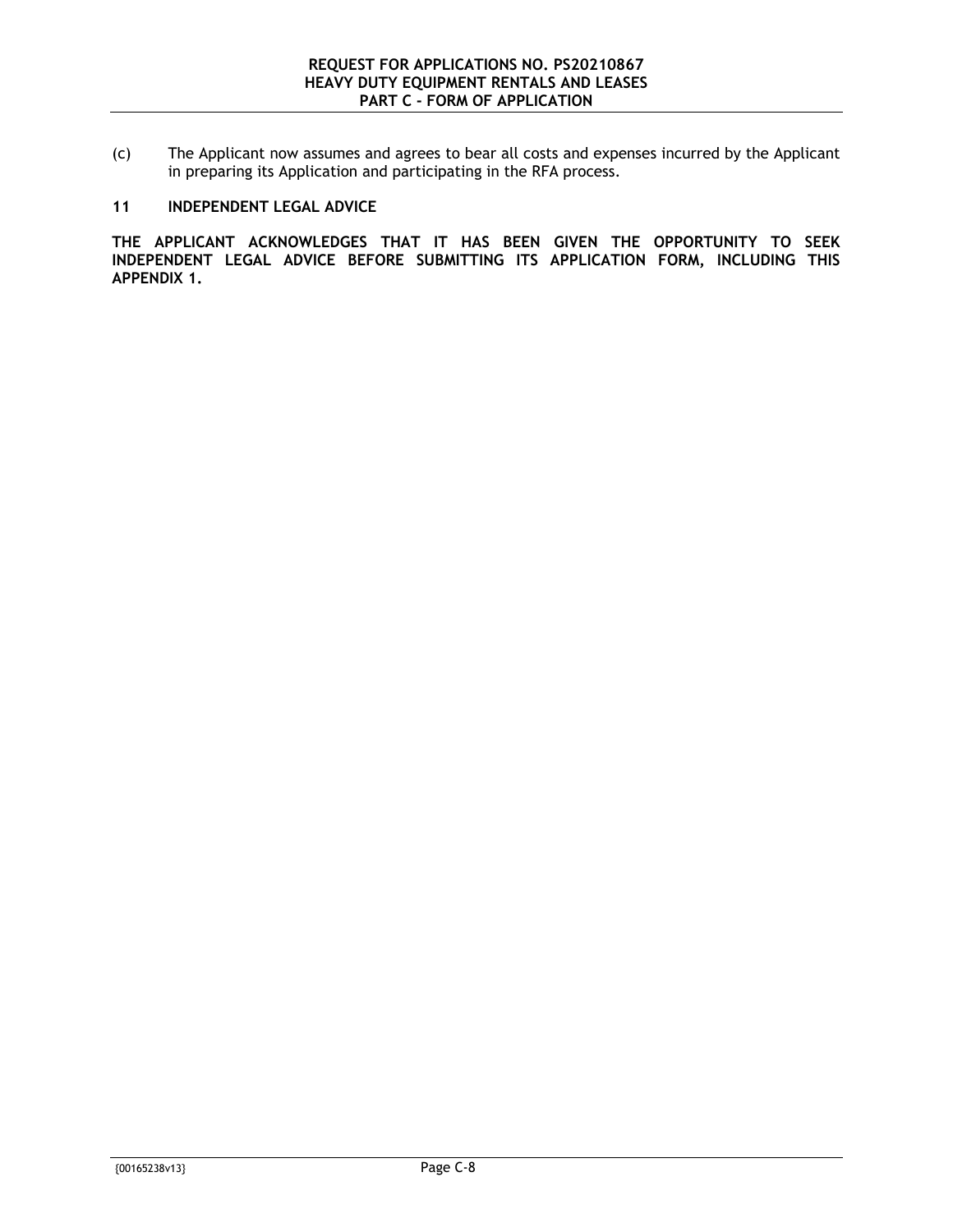#### **APPENDIX 2 QUESTIONNAIRE**

<span id="page-17-0"></span>Complete this [Appendix 2](#page-17-0) - Questionnaire in the form set out below.

#### **Dealer Overview**

Provide a description of the various Manufacturer(s) your company distributes, provide information on the type and quantity of equipment that you have.

| $\#$                  | <b>Type of Equipment</b> | Year | Make | Model | Quantity | <b>Throughpu</b><br>t Capacity<br>(if<br>applicable) |
|-----------------------|--------------------------|------|------|-------|----------|------------------------------------------------------|
| $\mathbf{1}$          |                          |      |      |       |          |                                                      |
| $\overline{2}$        |                          |      |      |       |          |                                                      |
| $\overline{3}$ .      |                          |      |      |       |          |                                                      |
| 4.                    |                          |      |      |       |          |                                                      |
| 5.                    |                          |      |      |       |          |                                                      |
| 6.                    |                          |      |      |       |          |                                                      |
| 7.                    |                          |      |      |       |          |                                                      |
| $\overline{\delta}$ . |                          |      |      |       |          |                                                      |
| 9.                    |                          |      |      |       |          |                                                      |
| 10.                   |                          |      |      |       |          |                                                      |
| 11.                   |                          |      |      |       |          |                                                      |
| 12.                   |                          |      |      |       |          |                                                      |
| 13.                   |                          |      |      |       |          |                                                      |
| 14.                   |                          |      |      |       |          |                                                      |
| 15.                   |                          |      |      |       |          |                                                      |
| 16.                   |                          |      |      |       |          |                                                      |
| 17.                   |                          |      |      |       |          |                                                      |
| 18.                   |                          |      |      |       |          |                                                      |
| 19.                   |                          |      |      |       |          |                                                      |
| 20.                   |                          |      |      |       |          |                                                      |

#### **Account Management**

Identify and provide information on how you propose to manage our account? Will we be assigned an account manager? Who will provide technical support for the units?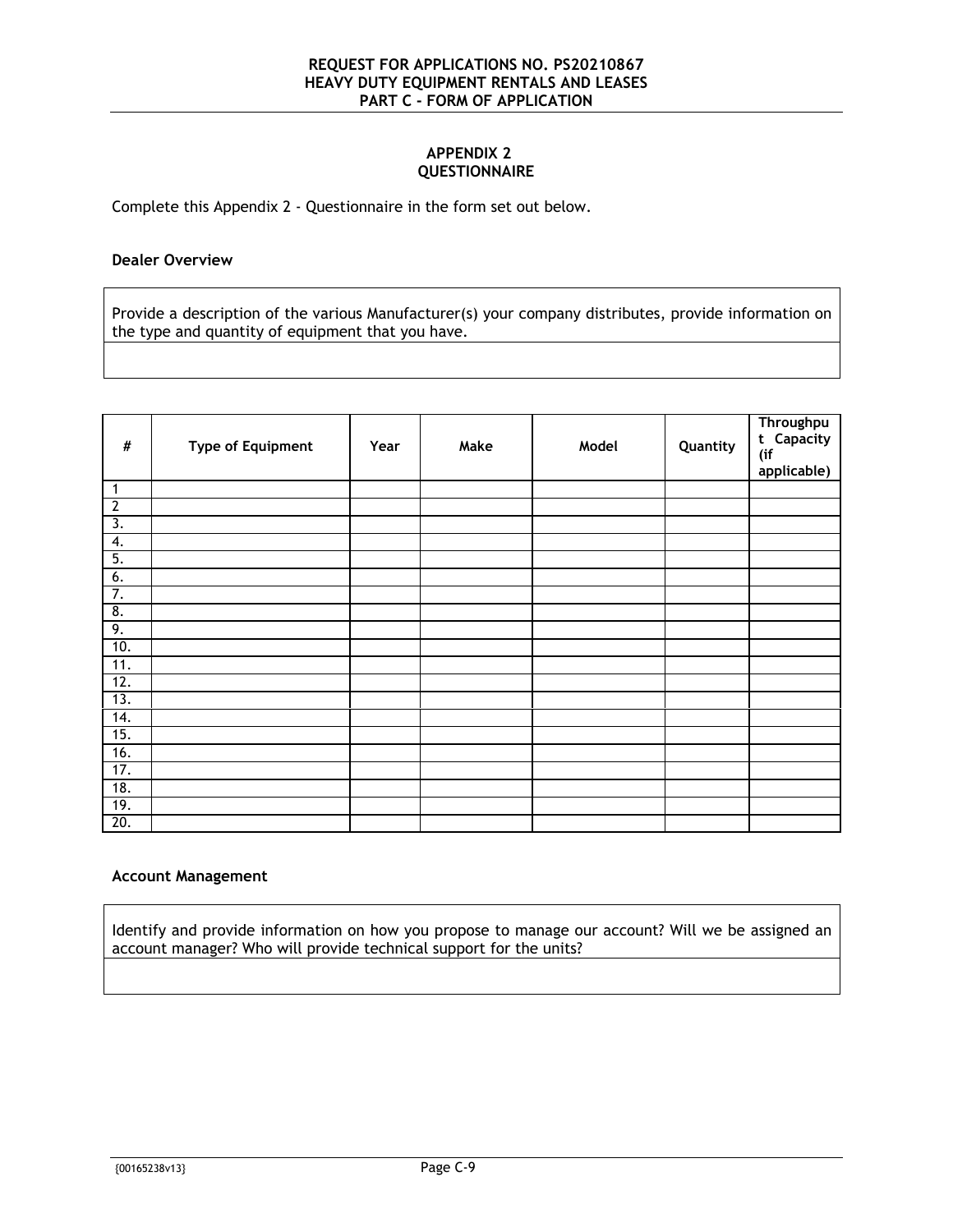#### **Service & Support**

Please include the following information on planned service and support:

A) Sales Support

i) Name location of planned local dealer/vendor

#### B) Service Support

- i) Name and location of planned local maintenance service provider
- ii) Location of nearest planned parts warehouse
- iii) For rented equipment, the City intends to have the proponent perform all necessary maintenance and repairs. Please describe how you would manage this.
- iv) The City will require certain maintenance and repairs to be complete in the field. Please described how you would manage this.

#### **Invoicing**

The City is looking for way to optimize the invoicing and billing process for rented and leased equipment.

Do you have capacity to provide a monthly "flat file" or Excel file with all the relevant data including: i) Unit Identification (preferably the City's naming convention)

- 
- ii) Rental/Lease Description
- iii) Billing Period
- iv) Pre-Tax Price
- v) GST
- vi) PST

#### **Flexible Pricing**

The City is looking to optimize its pricing for equipment rentals and leases specifically in situations where the City exceeds its initial rental or lease term. For example, can your organization propose and innovative way to optimize City pricing under the following or like situations; City rents equipment for an initial term of 6 months, at a given rate based on a 6 month rental, but in the end, the equipment actually ends up being rented for 24 months? Can you create an optimal pricing mechanism that will result in the City paying the monthly price for a 24 month term rather than the monthly price for a 6 month term? If so, what types of mechanism do you offer in this regard?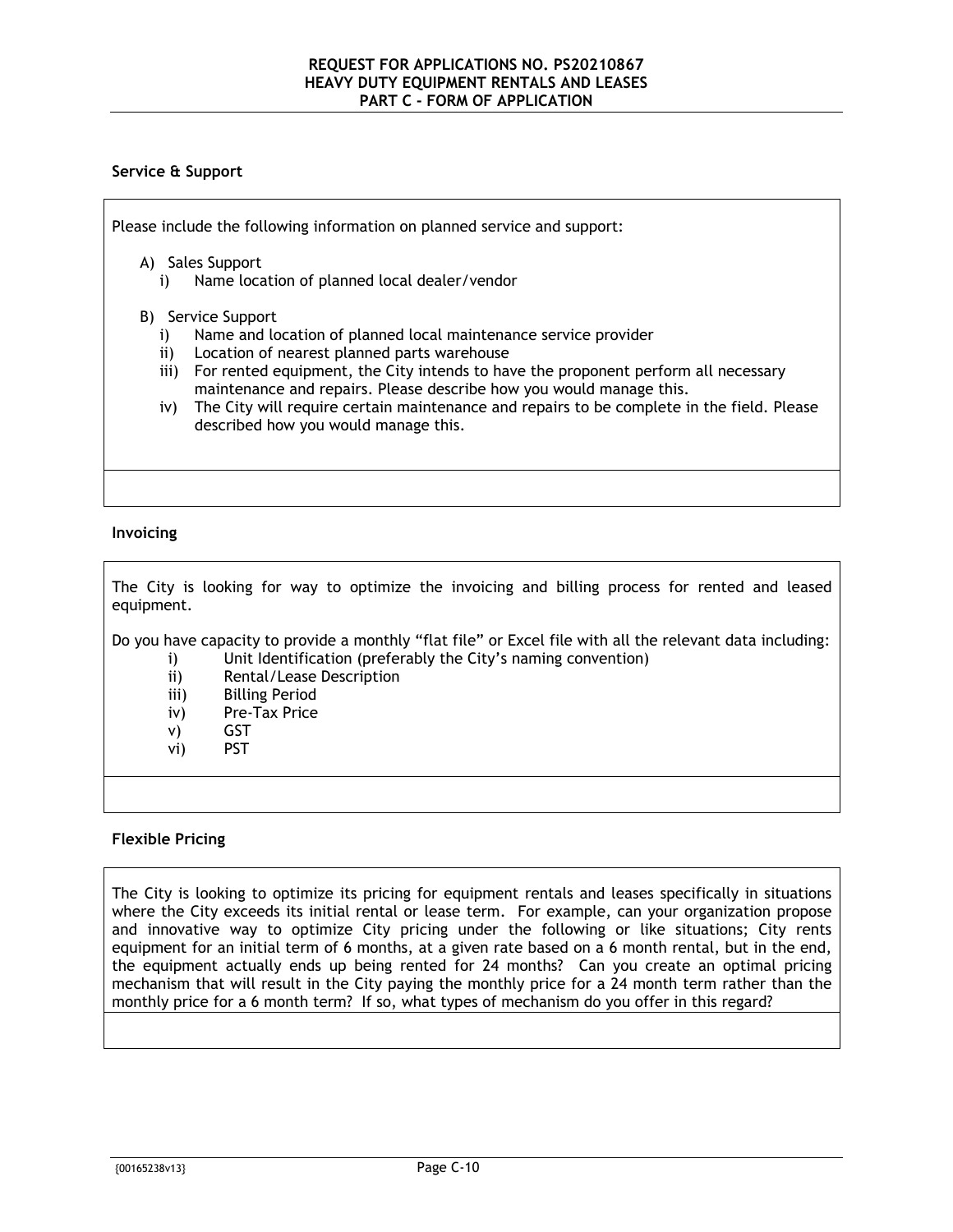The City of Vancouver will not be responsible for providing liability insurance on the rental and/or lease equipment. Will this impact the rental and/or lease rates. If so, how will this impact pricing?

#### **Innovation**

Notwithstanding any other provision hereof, the City welcomes Application respecting innovative or novel approaches to performing the Services and may consider value-creating Application. In the space below, note any proposed innovative approaches to performing the Services.

#### **Alternative Solutions**

If the Applicant wishes to offer an alternative or alternatives, the alternative solution(s) should be described in the space provided below. Any pricing impact of the alternative solution(s) should also be provided.

#### **Supplier Diversity**

Please note that these Supplier Diversity questions are optional and will not form part of the evaluation of this RFP. Proponent answers to Supplier Diversity questions are for information gathering purposes only and will be kept confidential in accordance with the Legal Terms and Conditions of this RFP.

In the space below, indicate the vendor's company profile with regards to social value and economic inclusion including recognized certifications and/or if owned/controlled by an equity-seeking demographic (including but not limited to non-profit, cooperative, Women, Indigenous Peoples, Ethno-cultural People (minorities, newcomers, immigrants), persons with disabilities or LGBTQ2+ people).

| Majority owned/controlled/by: |                                           | <b>Social / Diverse Certifications</b>  |
|-------------------------------|-------------------------------------------|-----------------------------------------|
|                               | Women                                     | <b>BCorp</b>                            |
|                               | Indigenous Peoples                        | <b>Supplier Diversity Certification</b> |
|                               | Non-Profit/Charity (Social Enterprise)    | <b>Enviro / Other Certifications</b>    |
|                               | Coop                                      | <b>BuySocial</b>                        |
|                               | <b>Community Contribution Corporation</b> | <b>Living Wage</b>                      |
|                               | (3C/CCC)                                  | Fairtrade                               |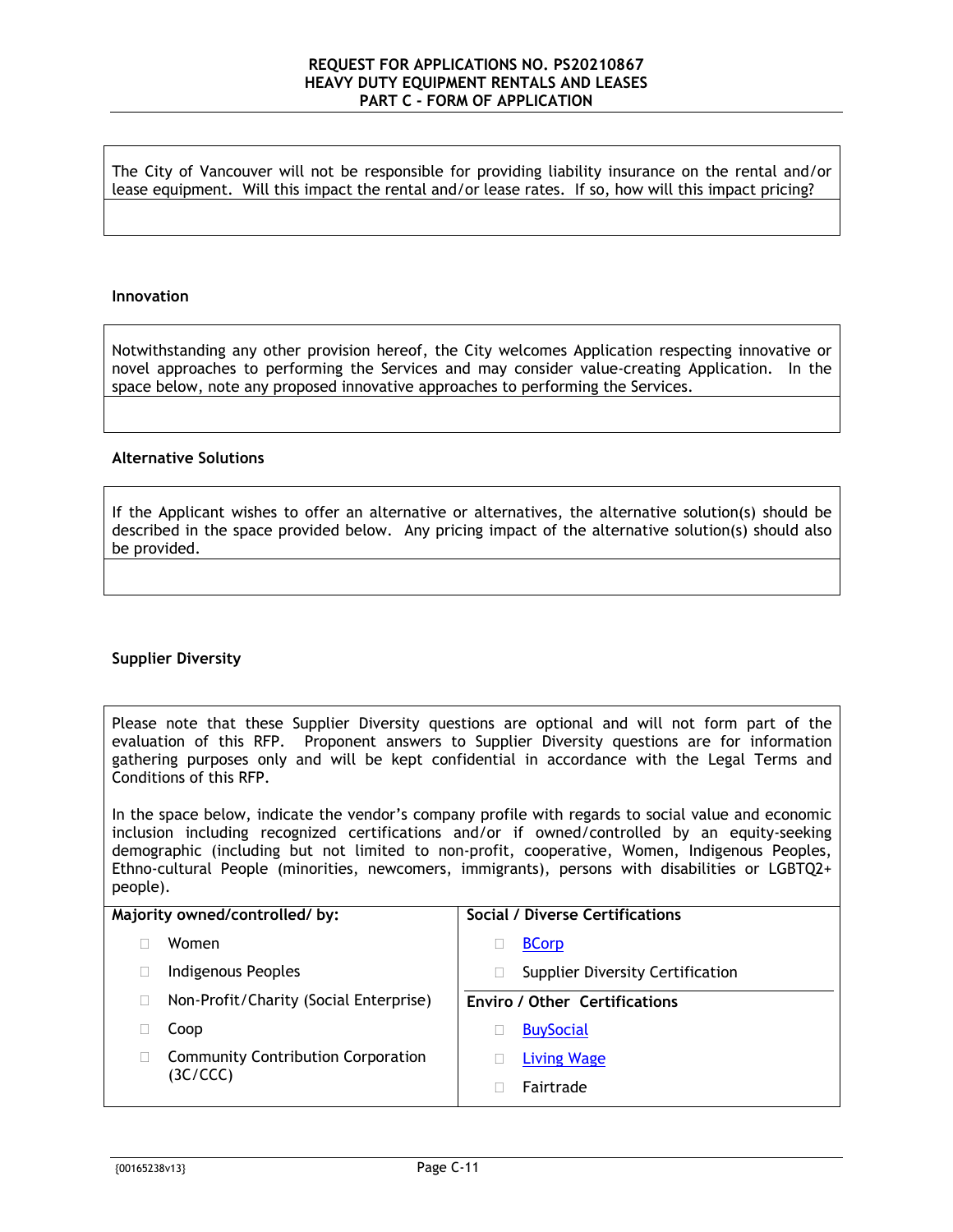| Ethno-cultural Persons<br>People with Disabilities | Green Business Certification (ie. LEED,<br>ClimateSmart) |
|----------------------------------------------------|----------------------------------------------------------|
| LGBTQ2+                                            | Other: please indicate                                   |
| Other: please indicate                             |                                                          |
| None of the above                                  | None of the above                                        |

Do you have a Supplier Diversity program to include/consider equity-seeking businesses as your vendors/suppliers/sub-contractors? If yes, please provide information on how you invest in economic development of small/social/diverse businesses as your suppliers or sub-contractors

#### What % or \$ of work from this contract will be directed to sub-contractors that identify as social/diverse based on certification and/or ownership/control by equity seeking demographic?)

| <b>Category of Social Value</b><br><b>Businesses (Majority</b><br>owned/controlled/certified<br>by) | # of Businesses | $$$ /% of contract | <b>Name of the Businesses</b><br>being Sub-contracted |
|-----------------------------------------------------------------------------------------------------|-----------------|--------------------|-------------------------------------------------------|
| <b>Indigenous Peoples</b>                                                                           |                 |                    |                                                       |
| Women                                                                                               |                 |                    |                                                       |
| Ethno-cultural                                                                                      |                 |                    |                                                       |
| People with Disabilities                                                                            |                 |                    |                                                       |
| LGBTQ2+                                                                                             |                 |                    |                                                       |
| <b>Non-Profit/Charity (Social</b>                                                                   |                 |                    |                                                       |
| Enterprise)                                                                                         |                 |                    |                                                       |
| 3C/CCC; Coop; BCorp                                                                                 |                 |                    |                                                       |
| Other                                                                                               |                 |                    |                                                       |

#### **Workforce Diversity**

As best known, in the space below, indicate the vendor's company profile with regards to economic inclusion supporting employment equity, *diversity*, *inclusion* and reconciliation by an equity-seeking demographic (including but not limited to Women, Indigenous Peoples, Ethno-cultural People (minorities, newcomers, immigrants), persons with disabilities or LGBTQ2+ people). *Confidential & for information only*

| <b>Overall Workforce Diversity:</b> |                              | Leadership/Management/Executive Workforce |                              |
|-------------------------------------|------------------------------|-------------------------------------------|------------------------------|
| $\frac{0}{0}$                       | Women                        | Diversity:                                |                              |
| $\%$                                | Indigenous Peoples           | $\frac{0}{0}$                             | Women                        |
| $\%$                                | <b>Ethno-cultural People</b> | $\%$                                      | Indigenous Peoples           |
| $\%$                                | People with Disabilities     | $\%$                                      | <b>Ethno-cultural People</b> |
| $\frac{0}{0}$                       | LGBTQ2+                      | $\frac{0}{0}$                             | People with Disabilities     |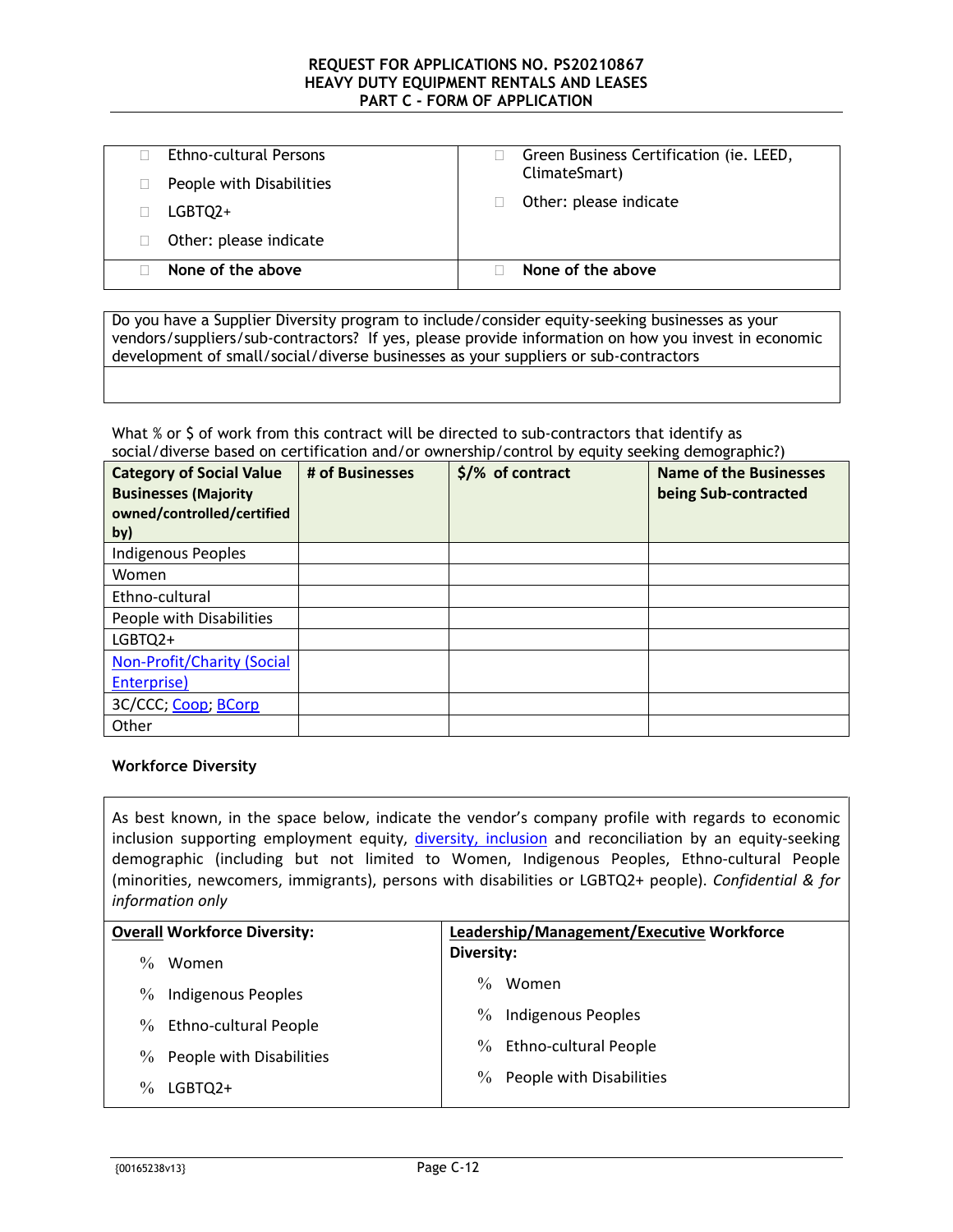| Other: please indicate<br>$\%$               | $\%$<br>LGBTQ2+                |
|----------------------------------------------|--------------------------------|
|                                              | $\%$<br>Other: please indicate |
| If you choose not to respond please indicate |                                |
| $w$ hy:                                      |                                |
| Do not track this information                |                                |
| Do not want to share this<br>information     |                                |

#### **Environmental Sustainability**

City of Vancouver is committed to being the Greenest City and values the environmental impact and sustainability of proponents in addition to the goods or services offered with regards to Healthy Ecosystems (minimizing pollution/toxicity, conserving natural resources, and regenerating ecological; local food; clean water / water consumption), Zero Waste (reducing and/or diverting), Zero Carbon (reducing/eliminating greenhouse gases).

*1. For the following, please indicate those you track and/or report* 

|                                               | Track | Report |
|-----------------------------------------------|-------|--------|
| <b>GHG Emissions</b>                          |       |        |
| <b>Energy usage</b>                           |       |        |
| Water usage                                   |       |        |
| Any hazardous/toxic air or water emissions    |       |        |
| Generation/recycling/reduction of solid waste |       |        |
| Generation/recycling/reduction of hazardous   |       |        |
| <b>Other</b>                                  |       |        |

- *a. If reporting, please indicate to whom or where*
	- *Government(s)/Agencies*
	- *Industry Association(s) i.e.* "industry-wide [environmental product declaration"](https://www.environdec.com/)
	- *[CDP](https://www.cdp.net/en)*
	- *Global certification system i.e. [World Business Council for Sustainable](https://www.wbcsd.org/)  [Development](https://www.wbcsd.org/)*
	- *Other(s) i.e. Concrete Sustainability Council*
- b. Do you request/require your supply chain to track and report any of the above? Y/N, explain
- *2. Has your company achieved (or is it committed to) any of the following activities? Check all that apply and provide details/targets/goals*
	- $\Box$  Increase [renewable energy](https://www.nrcan.gc.ca/science-data/data-analysis/energy-data-analysis/energy-facts/renewable-energy-facts/20069) sources and/or reduce the company's overall energy usage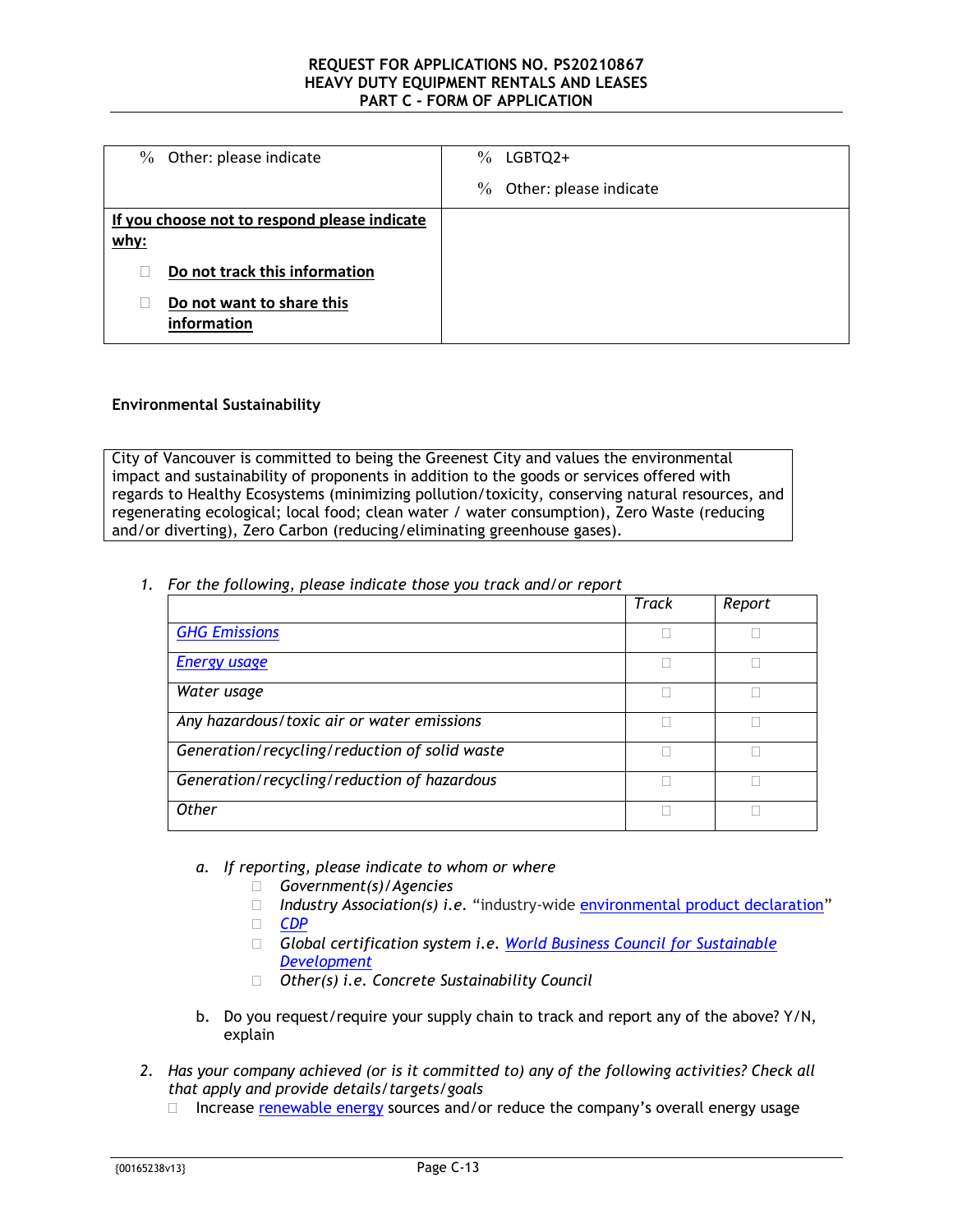- □ Reduced carbon use, GHG emissions or use of ozone depleting substances
- $\Box$  Implemented initiatives to reduce waste at the source or divert the waste from landfills/incineration
- $\Box$  Recycled water or other water recovery systems to reduce the use of potable water
- Responsibly dispose of all hazardous waste generated from production.
- [2030 Sustainable Development Goals of the United Nations](https://sustainabledevelopment.un.org/?menu=1300)
- $\Box$  Other: include an explanation of any on-going efforts or plans that the vendors has, or has taken to address climate change and their environmental impact

Please provide details

Do you engage with your supply chain on any above noted issues? Y/N, explain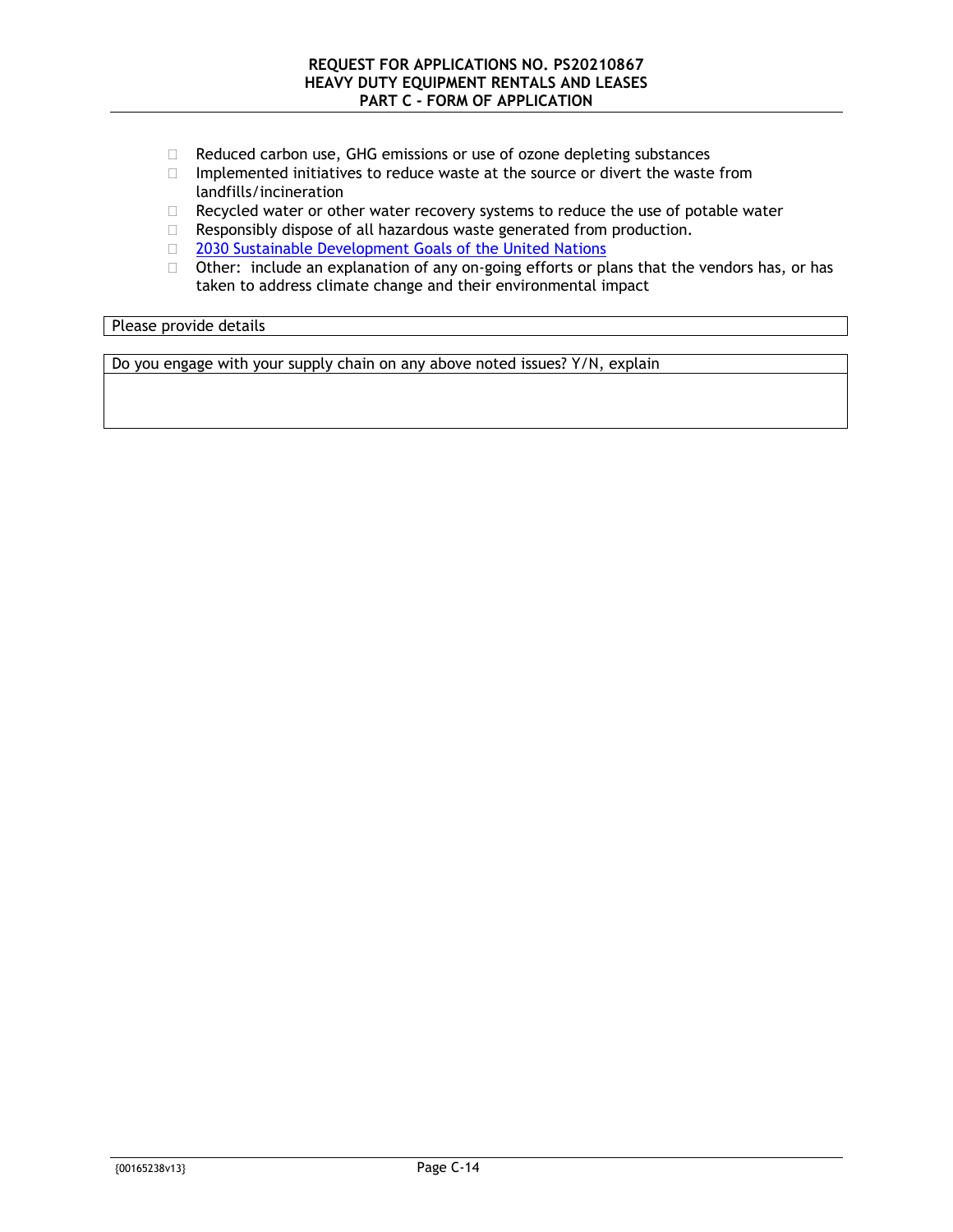#### **APPENDIX 3 PRICING**

<span id="page-23-0"></span>Complete this [Appendix 3](#page-23-0) - Pricing in the form set out below.

Applicant to provide proposed pricing and payment terms, which should be in accordance with [PART A,](#page-2-0) Section [7.0](#page-5-1) of the RFA (as well as any other sections of the RFA imposing requirements as to pricing).

When its Application by email please ensure [Appendix 3](#page-23-0) - Pricing is provided as a separate file to the entire Application

| $\#$             | <b>Type of Equipment</b> | Year | Make | Model | Quantity | <b>Daily</b><br>Rate | Weekly<br>Rate | Monthly<br>Rate |
|------------------|--------------------------|------|------|-------|----------|----------------------|----------------|-----------------|
| $\mathbf{1}$     |                          |      |      |       |          |                      |                |                 |
| $\overline{2}$   |                          |      |      |       |          |                      |                |                 |
| $\overline{3}$ . |                          |      |      |       |          |                      |                |                 |
| 4.               |                          |      |      |       |          |                      |                |                 |
| 5.               |                          |      |      |       |          |                      |                |                 |
| 6.               |                          |      |      |       |          |                      |                |                 |
| 7.               |                          |      |      |       |          |                      |                |                 |
| 8.               |                          |      |      |       |          |                      |                |                 |
| 9.               |                          |      |      |       |          |                      |                |                 |
| 10.              |                          |      |      |       |          |                      |                |                 |
| 11.              |                          |      |      |       |          |                      |                |                 |
| 12.              |                          |      |      |       |          |                      |                |                 |
| 13.              |                          |      |      |       |          |                      |                |                 |
| 14.              |                          |      |      |       |          |                      |                |                 |
| 15.              |                          |      |      |       |          |                      |                |                 |
| 16.              |                          |      |      |       |          |                      |                |                 |
| 17.              |                          |      |      |       |          |                      |                |                 |
| 18.              |                          |      |      |       |          |                      |                |                 |
| 19.              |                          |      |      |       |          |                      |                |                 |
| 20.              |                          |      |      |       |          |                      |                |                 |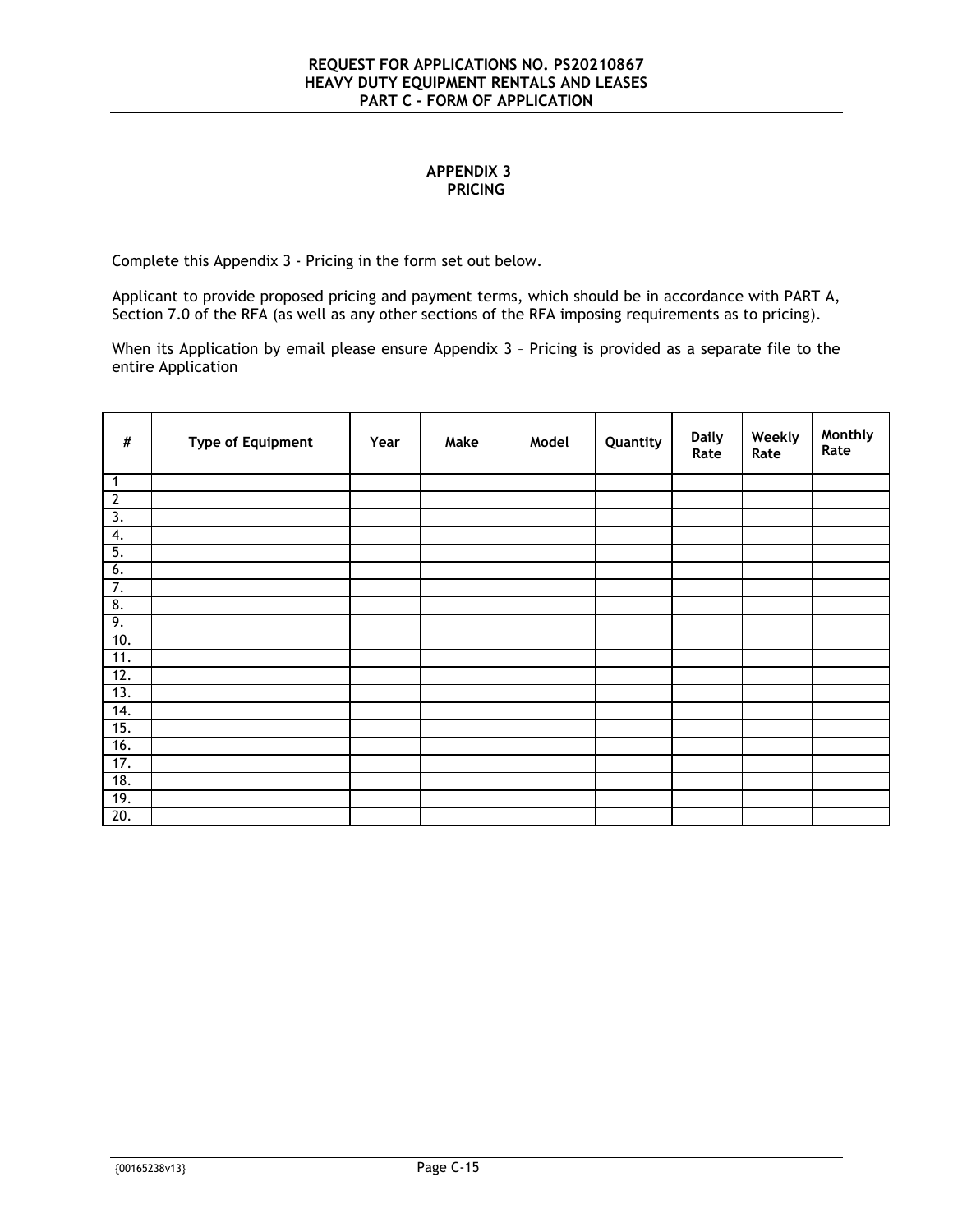#### **APPENDIX 4 APPLICANT'S REFERENCES**

<span id="page-24-0"></span>Complete this [Appendix 4](#page-24-0) – Applicant's References in the form set out below with references that are relevant to the Services set out in [Part B](#page-8-0) of this RFA.

| Client Name # 1                                                 |  |
|-----------------------------------------------------------------|--|
| <b>Address (City and Country)</b>                               |  |
| <b>Contact Name</b>                                             |  |
| <b>Title of Contact</b>                                         |  |
| Telephone No.                                                   |  |
| <b>E-mail Address</b>                                           |  |
| Length of Relationship                                          |  |
| <b>Type of Goods and/or Services</b><br>provided to this Client |  |

| Client Name # 2                                                 |  |
|-----------------------------------------------------------------|--|
| <b>Address (City and Country)</b>                               |  |
| <b>Contact Name</b>                                             |  |
| <b>Title of Contact</b>                                         |  |
| Telephone No.                                                   |  |
| <b>E-mail Address</b>                                           |  |
| Length of Relationship                                          |  |
| <b>Type of Goods and/or Services</b><br>provided to this Client |  |

| Client Name # 3                                          |  |
|----------------------------------------------------------|--|
| <b>Address (City and Country)</b>                        |  |
| <b>Contact Name</b>                                      |  |
| <b>Title of Contact</b>                                  |  |
| Telephone No.                                            |  |
| <b>E-mail Address</b>                                    |  |
| Length of Relationship                                   |  |
| Type of Goods and/or Services<br>provided to this Client |  |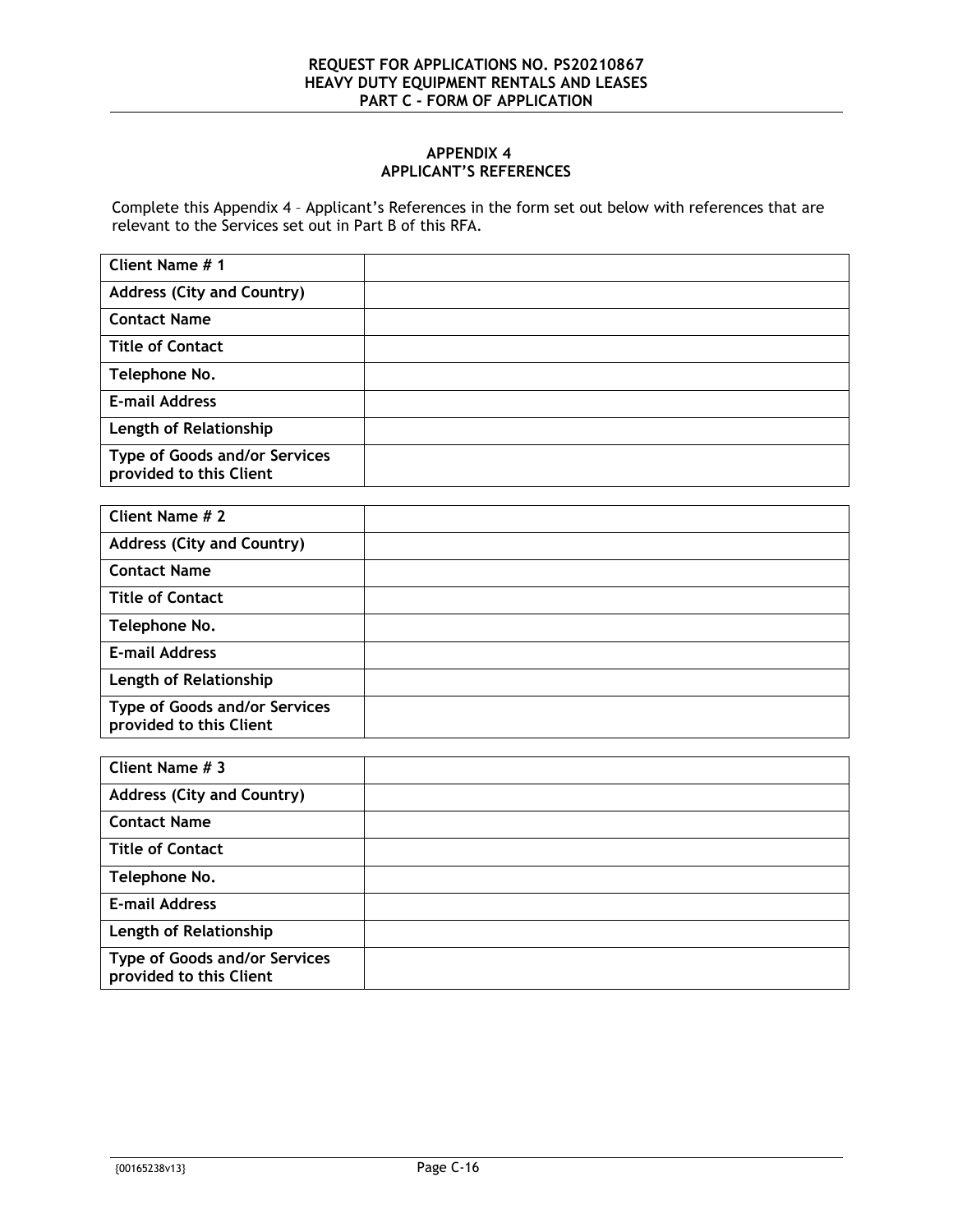#### **APPENDIX 5 CERTIFICATE OF INSURANCE**

<span id="page-25-0"></span>[Appendix 5](#page-25-0) is to be duly completed and signed by the Applicant's insurance agent or broker as evidence of its existing insurance, along with a letter from its insurance broker or agent indicating whether or not (and, if not, then to what extent) it will be able to comply with the insurance requirements set out in the Form of Agreement, should the Applicant be selected as a successful Applicant. (Any successful Applicant will also be required to provide proof of the satisfaction of all insurance requirements prior to or concurrently with the City entering into any Agreement.)

**SEE FOLLOWING PAGE**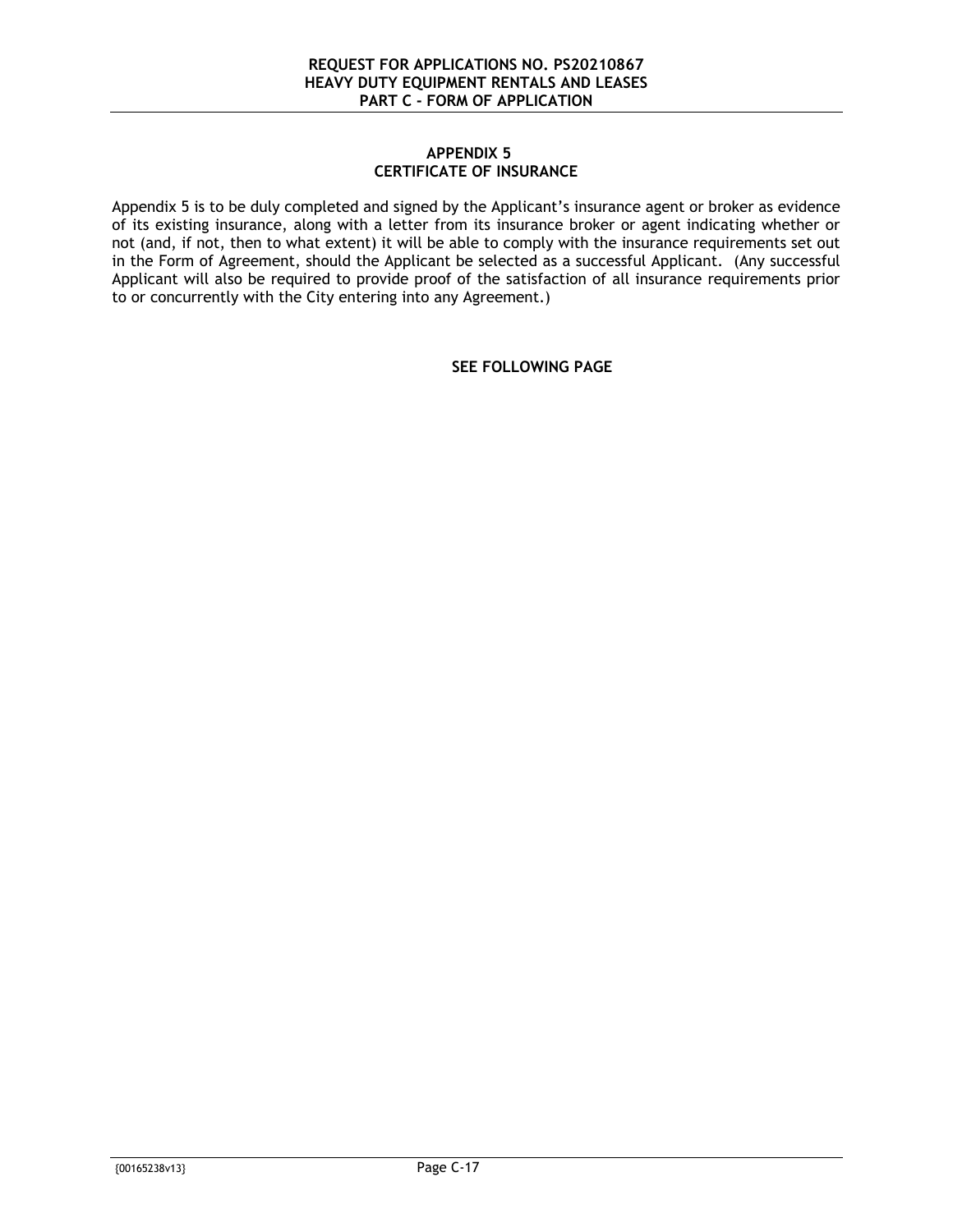| CITY OF    |
|------------|
| VANCOLIVER |

# CERTIFICATE OF EXISTING INSURANCE<br>TO BE COMPLETED AND APPENDED TO THE PROPOSAL/TENDER

|                                                 | Section 2 through 8 - to be completed and executed by the Insurer or its Authorized Representative                                                                                                                                                   |                                                                                                                                                                                                                                                                                                                                       |  |  |  |
|-------------------------------------------------|------------------------------------------------------------------------------------------------------------------------------------------------------------------------------------------------------------------------------------------------------|---------------------------------------------------------------------------------------------------------------------------------------------------------------------------------------------------------------------------------------------------------------------------------------------------------------------------------------|--|--|--|
| 1.                                              | THIS CERTIFICATE IS ISSUED TO: City of Vancouver, 453 W 12th Avenue, Vancouver, BC, V5Y 1V4<br>and certifies that the insurance policy (policies) as listed herein has/have been issued to the Named Insured and is/are in<br>full force and effect. |                                                                                                                                                                                                                                                                                                                                       |  |  |  |
|                                                 |                                                                                                                                                                                                                                                      | NAMED INSURED (must be the same name as the proponent/bidder and is either an individual or a legally                                                                                                                                                                                                                                 |  |  |  |
|                                                 | incorporated company)                                                                                                                                                                                                                                |                                                                                                                                                                                                                                                                                                                                       |  |  |  |
| <b>BUSINESS TRADE NAME or DOING BUSINESS AS</b> |                                                                                                                                                                                                                                                      |                                                                                                                                                                                                                                                                                                                                       |  |  |  |
|                                                 | <b>BUSINESS ADDRESS</b>                                                                                                                                                                                                                              |                                                                                                                                                                                                                                                                                                                                       |  |  |  |
|                                                 | <b>DESCRIPTION OF OPERATION</b>                                                                                                                                                                                                                      |                                                                                                                                                                                                                                                                                                                                       |  |  |  |
|                                                 |                                                                                                                                                                                                                                                      | 3. PROPERTY INSURANCE (All Risks Coverage including Earthquake and Flood)                                                                                                                                                                                                                                                             |  |  |  |
|                                                 |                                                                                                                                                                                                                                                      |                                                                                                                                                                                                                                                                                                                                       |  |  |  |
|                                                 |                                                                                                                                                                                                                                                      |                                                                                                                                                                                                                                                                                                                                       |  |  |  |
|                                                 |                                                                                                                                                                                                                                                      |                                                                                                                                                                                                                                                                                                                                       |  |  |  |
|                                                 |                                                                                                                                                                                                                                                      | $\begin{array}{c}\n\circ \\ \bullet \\ \hline\n\end{array}$                                                                                                                                                                                                                                                                           |  |  |  |
| 4.                                              | <b>COMMERCIAL GENERAL LIABILITY INSURANCE (Occurrence Form)</b>                                                                                                                                                                                      |                                                                                                                                                                                                                                                                                                                                       |  |  |  |
|                                                 | Including the following extensions: INSURER                                                                                                                                                                                                          |                                                                                                                                                                                                                                                                                                                                       |  |  |  |
|                                                 | $\sqrt{}$ Personal Injury                                                                                                                                                                                                                            | POLICY NUMBER<br>POLICY PERIOD From                                                                                                                                                                                                                                                                                                   |  |  |  |
|                                                 | √ Property Damage including Loss of Use                                                                                                                                                                                                              |                                                                                                                                                                                                                                                                                                                                       |  |  |  |
|                                                 | $\sqrt{\ }$ Products and Completed Operations<br>$\sqrt{2}$ Cross Liability or Severability of Interest                                                                                                                                              | Limits of Liability (Bodily Injury and Property Damage Inclusive) -                                                                                                                                                                                                                                                                   |  |  |  |
|                                                 | $\sqrt{\phantom{a}}$ Employees as Additional Insureds<br>Aggregate                                                                                                                                                                                   | Per Occurrence<br>$\frac{1}{2}$                                                                                                                                                                                                                                                                                                       |  |  |  |
|                                                 | √ Blanket Contractual Liability                                                                                                                                                                                                                      | All Risk Tenants' Legal Liability<br>$\frac{1}{\sqrt{2}}$                                                                                                                                                                                                                                                                             |  |  |  |
|                                                 | √ Non-Owned Auto Liability                                                                                                                                                                                                                           | Deductible Per Occurrence<br>$\frac{1}{1}$                                                                                                                                                                                                                                                                                            |  |  |  |
|                                                 | 5. AUTOMOBILE LIABILITY INSURANCE for operation of owned and/or leased vehicles                                                                                                                                                                      |                                                                                                                                                                                                                                                                                                                                       |  |  |  |
|                                                 |                                                                                                                                                                                                                                                      | Limits of Liability -                                                                                                                                                                                                                                                                                                                 |  |  |  |
|                                                 |                                                                                                                                                                                                                                                      | Combined Single Limit \$                                                                                                                                                                                                                                                                                                              |  |  |  |
|                                                 |                                                                                                                                                                                                                                                      | If vehicles are insured by ICBC, complete and provide Form APV-47.                                                                                                                                                                                                                                                                    |  |  |  |
|                                                 |                                                                                                                                                                                                                                                      | 6. UMBRELLA OR O EXCESS LIABILITY INSURANCE Limits of Liability (Bodily Injury and Property Damage Inclusive) -                                                                                                                                                                                                                       |  |  |  |
|                                                 |                                                                                                                                                                                                                                                      | Per Occurrence \$<br>Aggregate                                                                                                                                                                                                                                                                                                        |  |  |  |
|                                                 |                                                                                                                                                                                                                                                      | $\sim$<br>Self-Insured Retention \$                                                                                                                                                                                                                                                                                                   |  |  |  |
|                                                 | 7. PROFESSIONAL LIABILITY INSURANCE                                                                                                                                                                                                                  |                                                                                                                                                                                                                                                                                                                                       |  |  |  |
|                                                 |                                                                                                                                                                                                                                                      | <b>Limits of Liability</b>                                                                                                                                                                                                                                                                                                            |  |  |  |
|                                                 | POLICY NUMBER                                                                                                                                                                                                                                        | Aggregate                                                                                                                                                                                                                                                                                                                             |  |  |  |
|                                                 | POLICY PERIOD From _____________ to _____________                                                                                                                                                                                                    | $$$ $$$<br>Deductible Per                                                                                                                                                                                                                                                                                                             |  |  |  |
|                                                 |                                                                                                                                                                                                                                                      | Occurrence/Claim                                                                                                                                                                                                                                                                                                                      |  |  |  |
|                                                 |                                                                                                                                                                                                                                                      | If the policy is in a "CLAIMS MADE" form, please specify the applicable Retroactive Date: ____________________                                                                                                                                                                                                                        |  |  |  |
| 8.                                              | <b>OTHER INSURANCE</b>                                                                                                                                                                                                                               |                                                                                                                                                                                                                                                                                                                                       |  |  |  |
|                                                 | TYPE OF INSURANCE                                                                                                                                                                                                                                    | <b>Limits of Liability</b>                                                                                                                                                                                                                                                                                                            |  |  |  |
|                                                 | INSURER<br>POLICY NUMBER                                                                                                                                                                                                                             | Per Occurrence<br>$\frac{1}{2}$                                                                                                                                                                                                                                                                                                       |  |  |  |
|                                                 |                                                                                                                                                                                                                                                      | Aggregate<br>$\frac{1}{2}$ $\frac{1}{2}$ $\frac{1}{2}$ $\frac{1}{2}$ $\frac{1}{2}$ $\frac{1}{2}$ $\frac{1}{2}$ $\frac{1}{2}$ $\frac{1}{2}$ $\frac{1}{2}$ $\frac{1}{2}$ $\frac{1}{2}$ $\frac{1}{2}$ $\frac{1}{2}$ $\frac{1}{2}$ $\frac{1}{2}$ $\frac{1}{2}$ $\frac{1}{2}$ $\frac{1}{2}$ $\frac{1}{2}$ $\frac{1}{2}$ $\frac{1}{2}$      |  |  |  |
|                                                 | POLICY PERIOD From to the to the state of the state of the state of the state of the state of the state of the                                                                                                                                       | Deductible Per Loss                                                                                                                                                                                                                                                                                                                   |  |  |  |
|                                                 | TYPE OF INSURANCE                                                                                                                                                                                                                                    | <b>Limits of Liability</b>                                                                                                                                                                                                                                                                                                            |  |  |  |
|                                                 | MSURER MEDIA Per Occurring Per Occurring Per Occurring Per Occurring Per Occurring Per Occurring Per Occurring Per Occurring Per Occurring Per Occurring Per Occurring Per Occurring Per Occurring Per Occurring Per Occurring                       | Per Occurrence<br>$\frac{1}{2}$ $\frac{1}{2}$ $\frac{1}{2}$ $\frac{1}{2}$ $\frac{1}{2}$ $\frac{1}{2}$ $\frac{1}{2}$ $\frac{1}{2}$ $\frac{1}{2}$ $\frac{1}{2}$ $\frac{1}{2}$ $\frac{1}{2}$ $\frac{1}{2}$ $\frac{1}{2}$ $\frac{1}{2}$ $\frac{1}{2}$ $\frac{1}{2}$ $\frac{1}{2}$ $\frac{1}{2}$ $\frac{1}{2}$ $\frac{1}{2}$ $\frac{1}{2}$ |  |  |  |
|                                                 | POLICY PERIOD From to to the contract of the contract of the contract of the contract of the contract of the contract of the contract of the contract of the contract of the contract of the contract of the contract of the c                       | Deductible Per Loss                                                                                                                                                                                                                                                                                                                   |  |  |  |
|                                                 |                                                                                                                                                                                                                                                      |                                                                                                                                                                                                                                                                                                                                       |  |  |  |

PRINT NAME OF INSURER OR ITS AUTHORIZED REPRESENTATIVE, ADDRESS AND PHONE NUMBER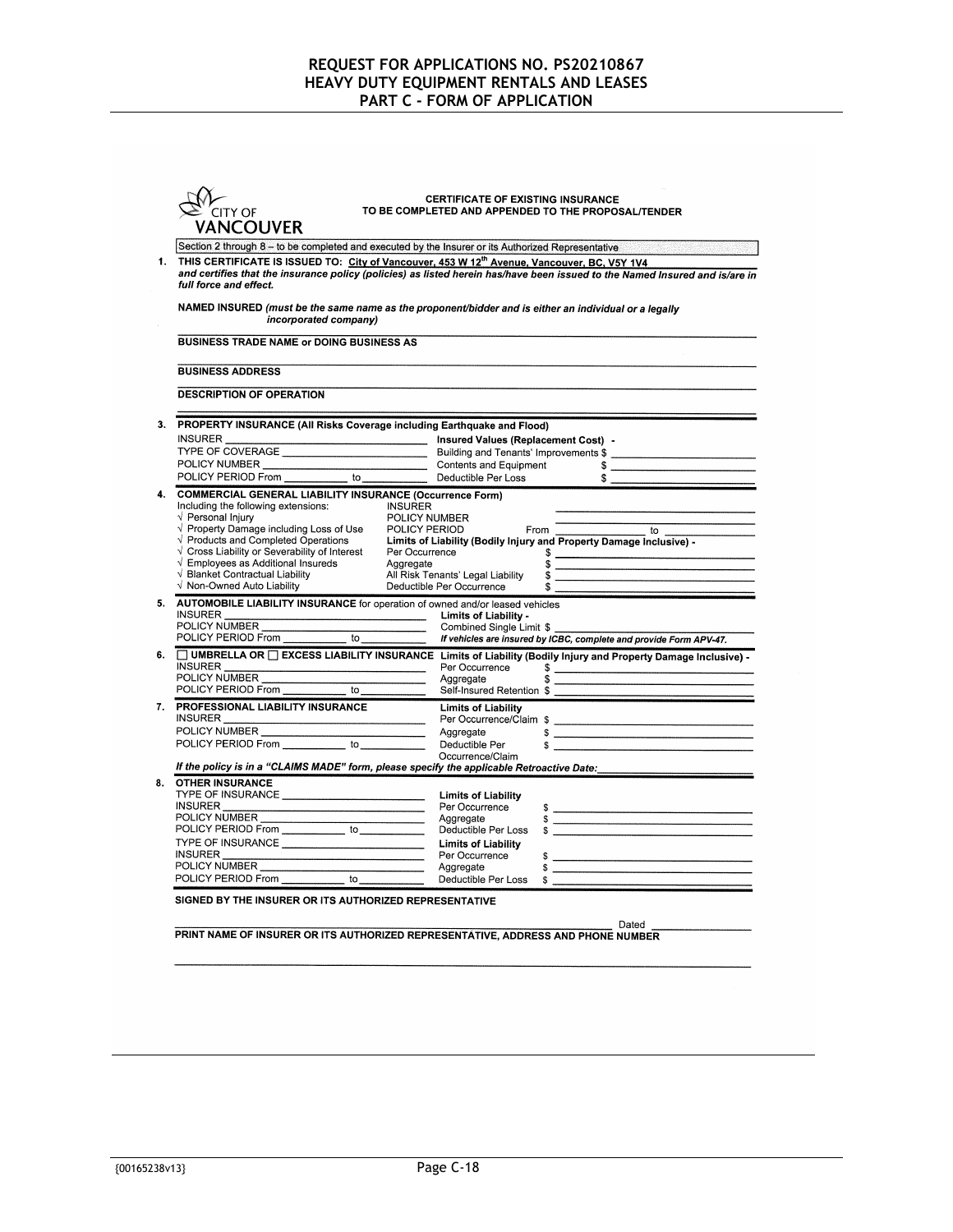#### **APPENDIX 6 DECLARATION OF SUPPLIER CODE OF CONDUCT COMPLIANCE**

<span id="page-27-0"></span>Complete this [Appendix 6](#page-27-0) - Declaration of Supplier Code of Conduct Compliance in the form set out below.

#### **Purpose:**

**All proposed suppliers are to complete and submit this form to certify compliance with the supplier performance standards set out in the Supplier Code of Conduct.**

The City of Vancouver expects each supplier of goods and services to the City to comply with the supplier performance standards set out in the City's Supplier Code of Conduct (SCC) [<https://policy.vancouver.ca/AF01401P1.pdf>](https://policy.vancouver.ca/AF01401P1.pdf). The SCC defines minimum labour and environmental standards for City suppliers and their subcontractors.

Suppliers are expected to comply with the aforementioned standards upon submitting a tender, proposal, application, expression of interest or quotation to the City, or have a plan in place to comply within a specific period of time. The City reserves the right to determine an appropriate timeframe in which suppliers must come into compliance with these standards. To give effect to these requirements, an authorized signatory of each proposed vendor must complete the following declaration and include this declaration with its submission:

As an authorized signatory of \_\_\_\_\_\_\_\_\_\_\_\_\_\_\_\_\_\_\_\_\_\_\_\_\_\_\_\_*(vendor name),* I declare that I have reviewed the SCC and to the best of my knowledge, \_\_\_\_\_\_\_\_\_\_\_\_\_\_\_\_\_\_\_\_\_\_\_\_\_\_\_ *(vendor name)* and its proposed subcontractors have not been and are not currently in violation of the SCC or convicted of an offence under national and other applicable laws referred to in the SCC, other than as noted in the table below *(include all violations/convictions that have occurred in the past three years as well as plans for corrective action).*

| Section of SCC /<br>title of law | Date of violation<br>/conviction | Description of<br>violation /<br>conviction | Regulatory /<br>adjudication body and<br>document file number | Corrective<br>action plan |
|----------------------------------|----------------------------------|---------------------------------------------|---------------------------------------------------------------|---------------------------|
|                                  |                                  |                                             |                                                               |                           |
|                                  |                                  |                                             |                                                               |                           |

I understand that a false declaration and/or lack of a corrective action plan may result in no further consideration being given to the submission of \_\_\_\_\_\_\_\_\_\_\_\_\_\_\_\_\_\_\_\_\_\_\_\_\_\_\_\_ *(vendor name).*

Signature:

Name and Title: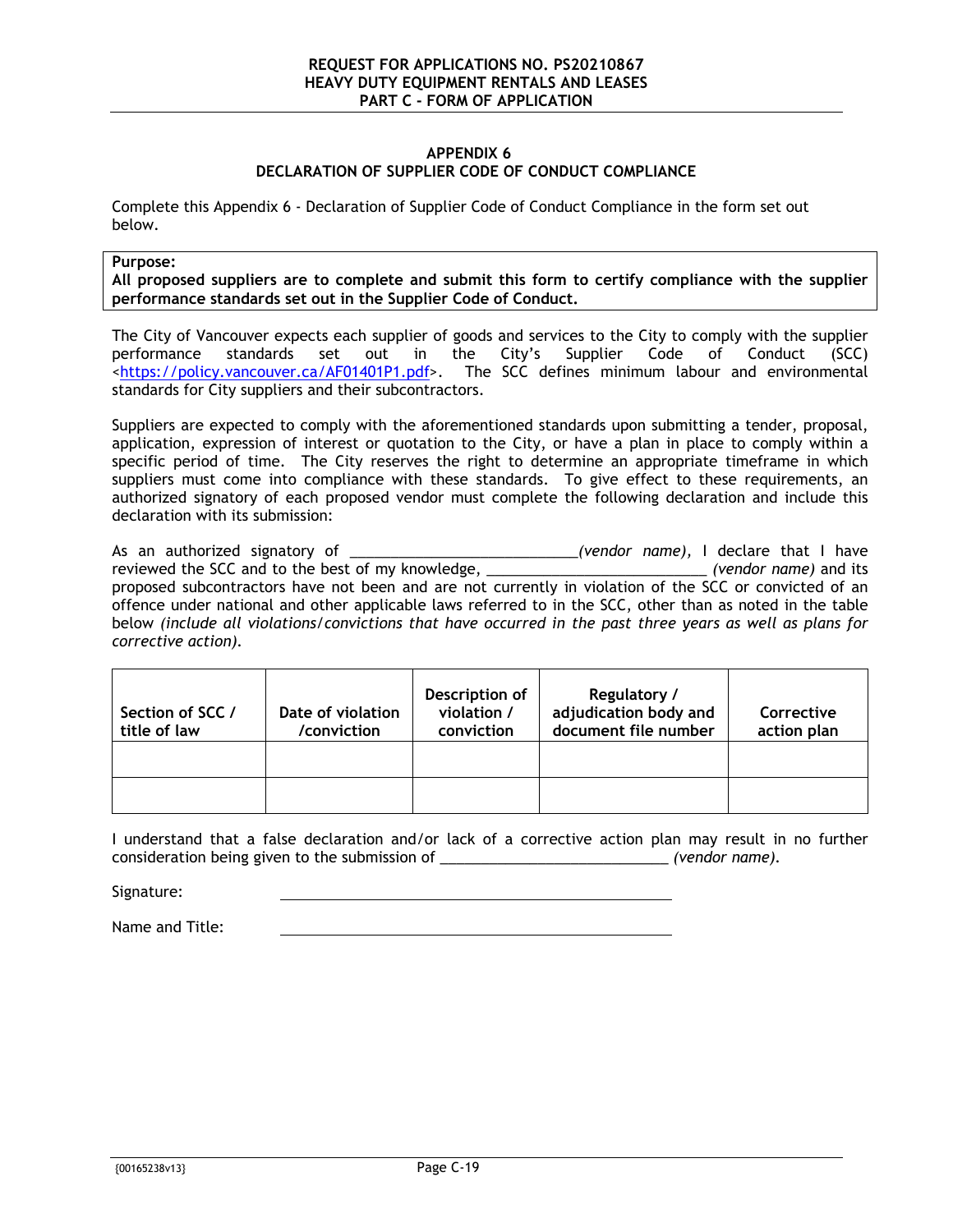#### <span id="page-28-0"></span>**APPENDIX 7 PERSONAL INFORMATION CONSENT FORM(S)**

**[INTENTIONALLY DELETED]**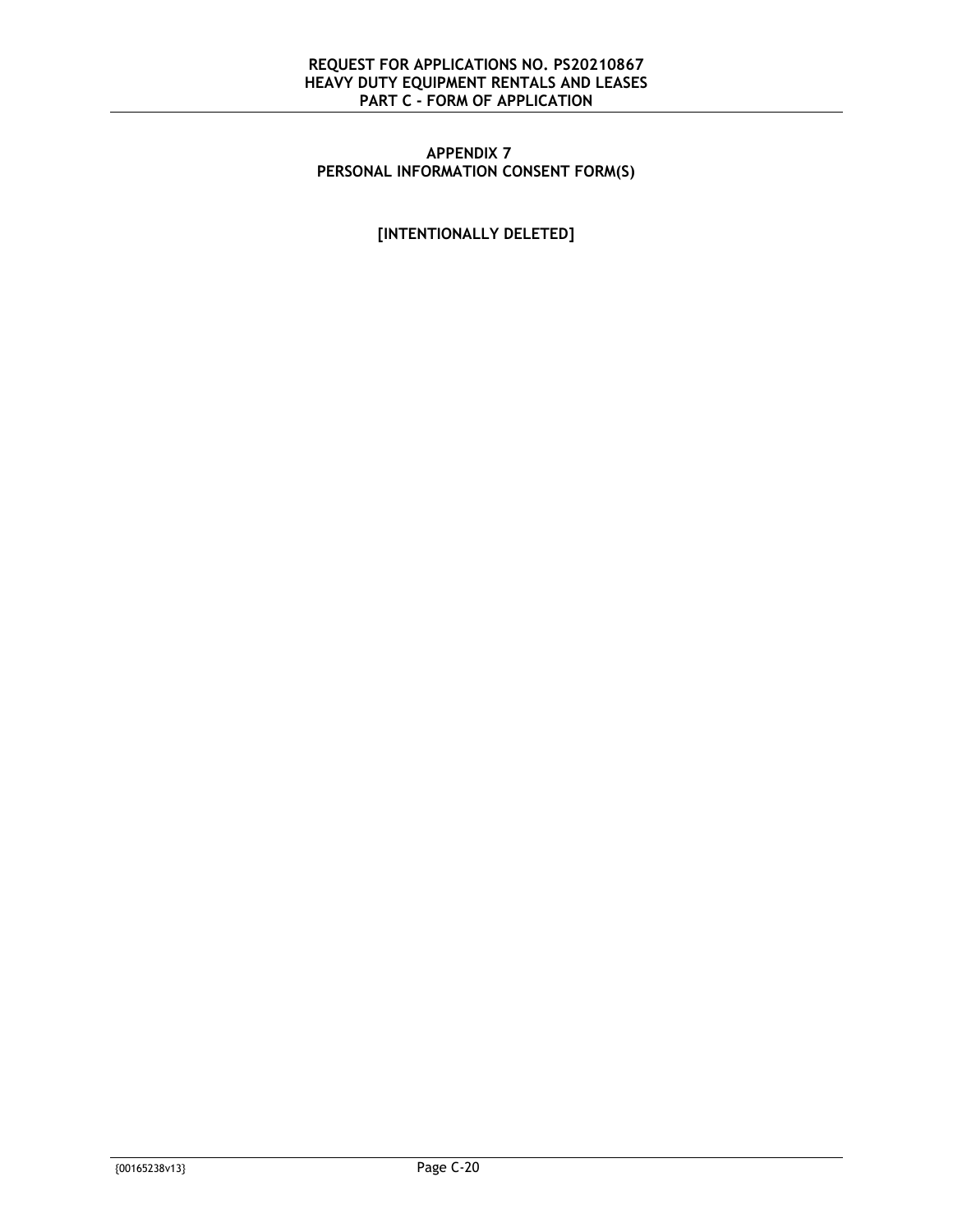#### **APPENDIX 8 SUBCONTRACTORS**

<span id="page-29-0"></span>**[INTENTIONALLY DELETED]**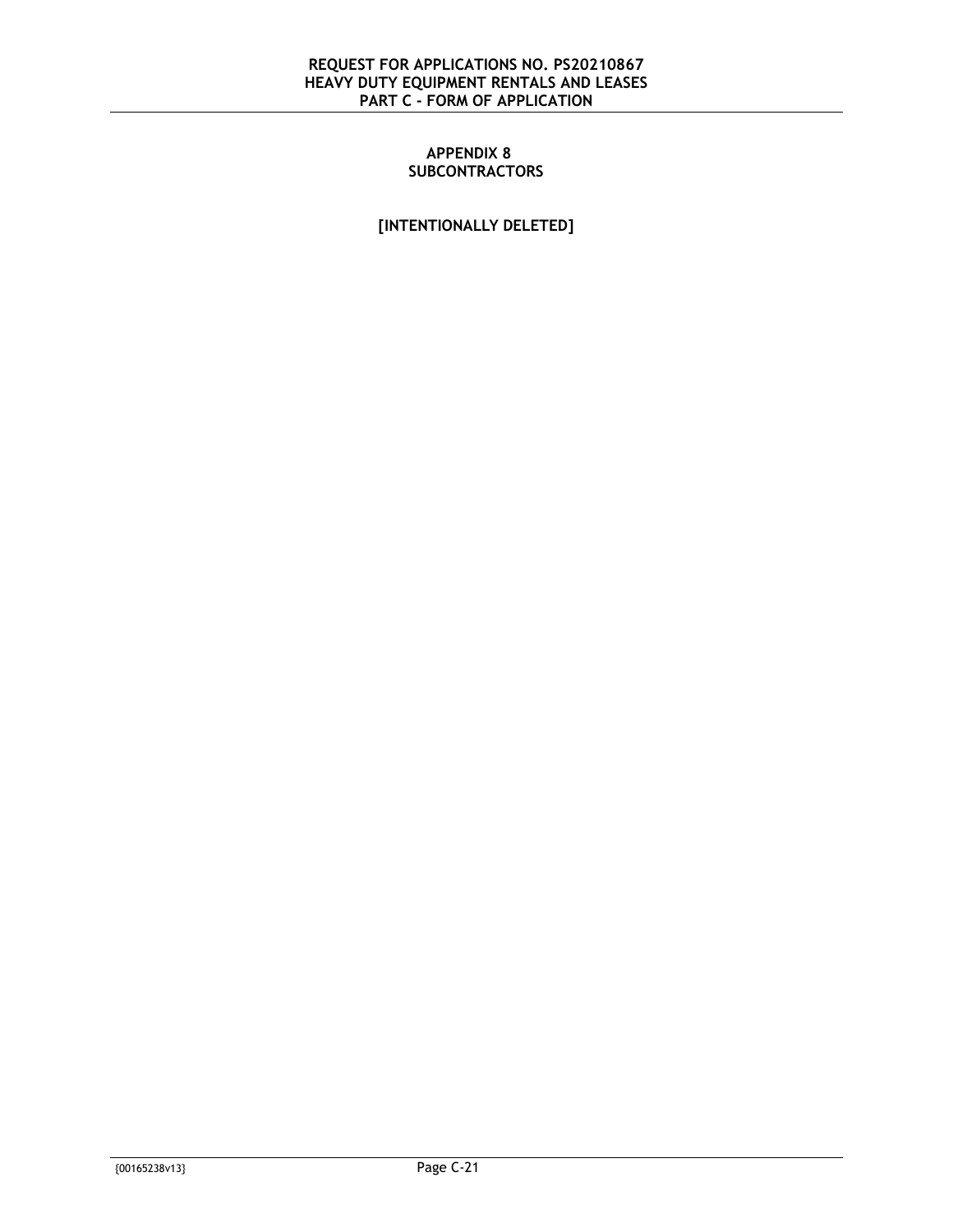#### **APPENDIX 9 PROPOSED AMENDMENTS TO FORM OF AGREEMENT**

<span id="page-30-0"></span>Complete this [Appendix 9](#page-30-0) – Proposed Amendments to Form of Agreement in the form set out below by detailing any proposed amendments to the Form of Agreement. If no amendments to the Form of Agreement are proposed, state "none". It is at the City's sole discretion whether or not these proposed amendments will be considered for the Form of Agreement.

| Section / General<br>Condition | <b>Proposed Amendment</b> | <b>Rationale and Benefit</b> |
|--------------------------------|---------------------------|------------------------------|
|                                |                           |                              |
|                                |                           |                              |
|                                |                           |                              |
|                                |                           |                              |
|                                |                           |                              |
|                                |                           |                              |
|                                |                           |                              |
|                                |                           |                              |
|                                |                           |                              |
|                                |                           |                              |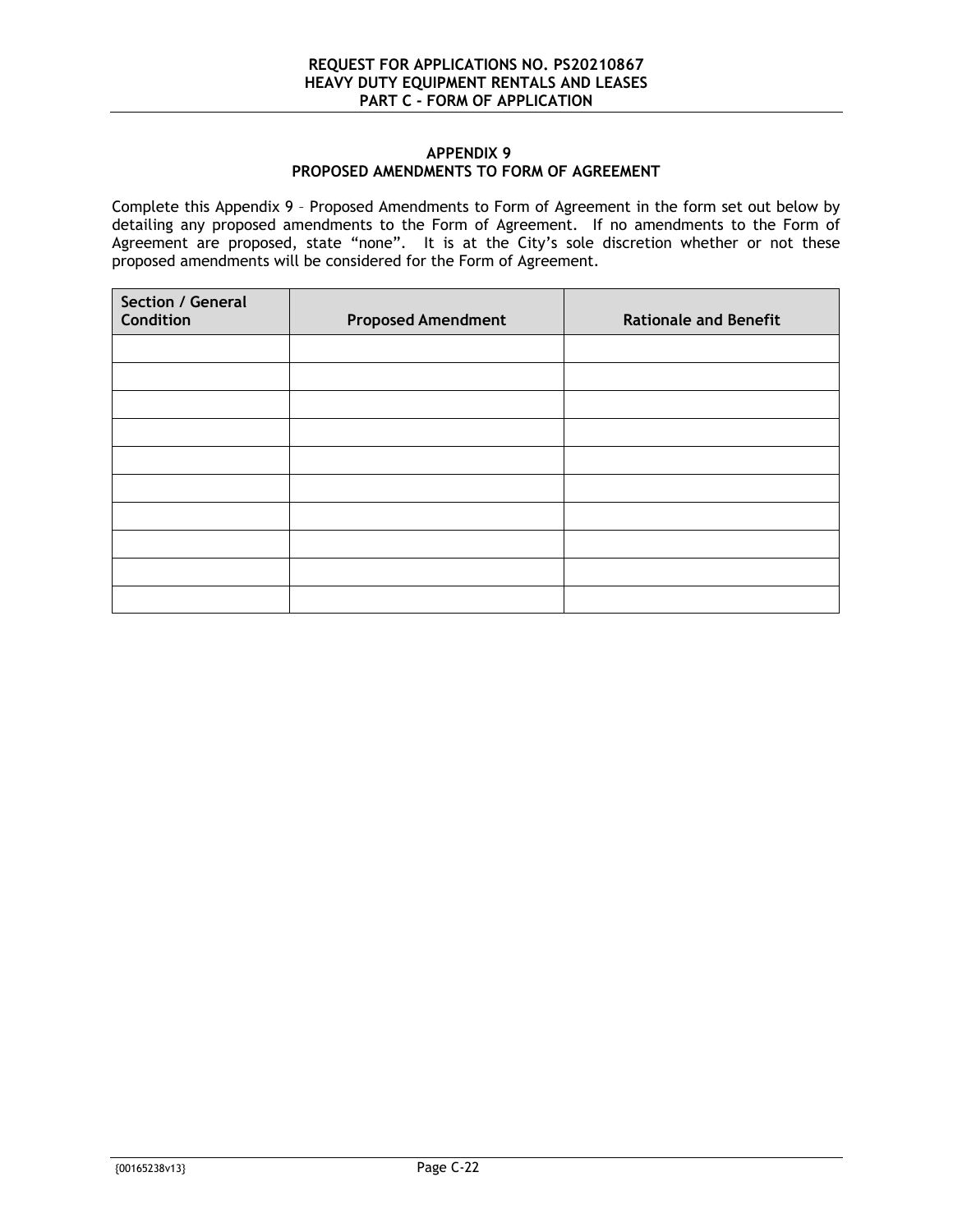#### **APPENDIX 10 CONFLICTS; COLLUSION; LOBBYING**

<span id="page-31-1"></span><span id="page-31-0"></span>Complete this [APPENDIX 10](#page-31-0) – Conflicts; Collusion; Lobbying in the form set out below by setting out any exceptions to the declarations in Section [9](#page-14-2) of the Legal Terms and Conditions attached as [Appendix 1](#page-11-0) to this Form of Application or indicate that there are no exceptions, as applicable.

| Exceptions to Declaration as to no Conflict of<br>Interest in RFA Process (Section 9.1 of Legal<br>Terms and Conditions)              |  |
|---------------------------------------------------------------------------------------------------------------------------------------|--|
| Exceptions to Declaration as to No Conflict of<br>Interest Respecting Proposed Supply (Section 9.2)<br>of Legal Terms and Conditions) |  |
| Exceptions to Declaration as to No Collusion<br>(Section 9.3 of Legal Terms and Conditions)                                           |  |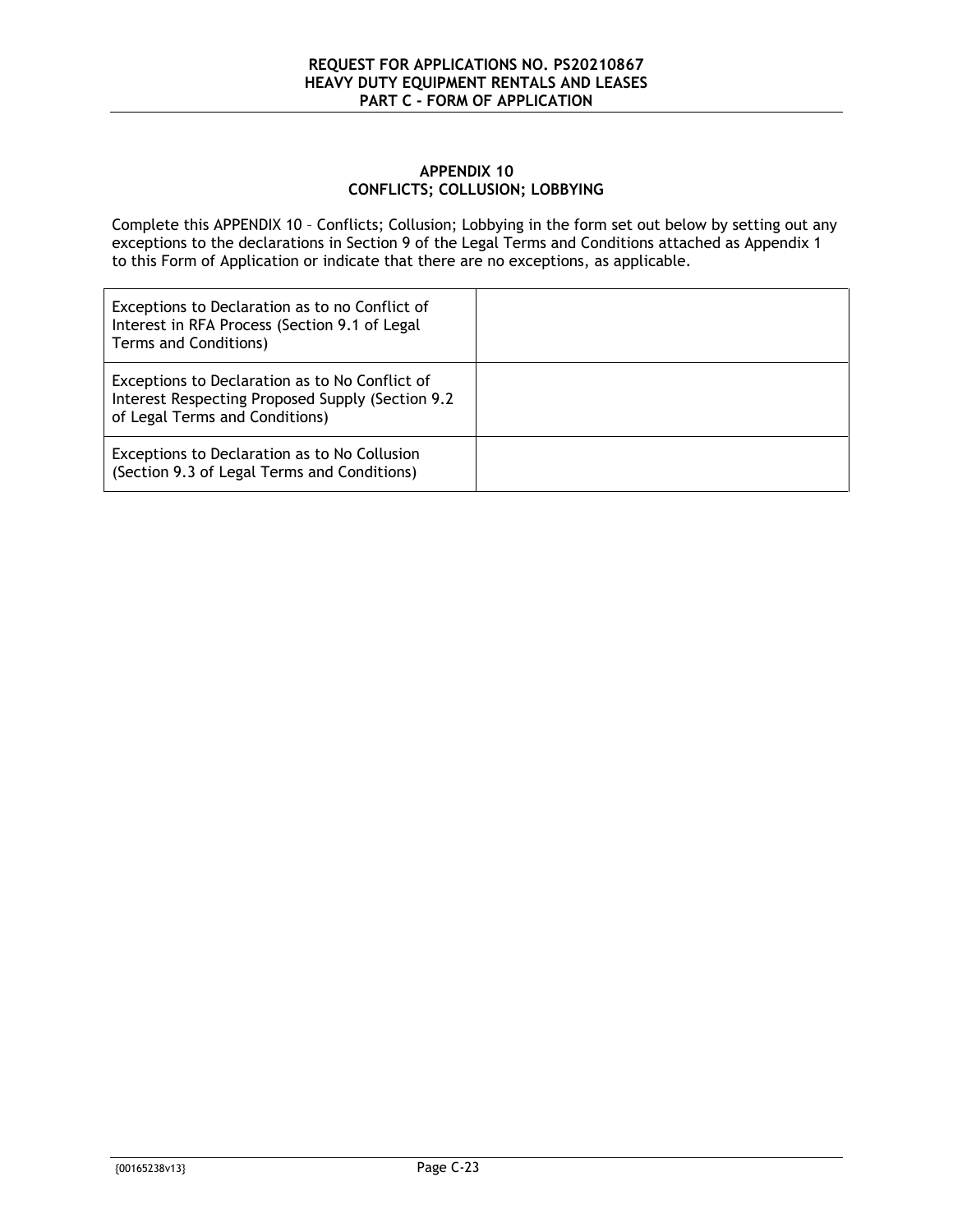#### **APPENDIX 11 PROOF OF WORKSAFEBC REGISTRATION**

<span id="page-32-0"></span>Attached as [APPENDIX 11](#page-32-0) to this Form of Application proof of valid WorkSafeBC registration.